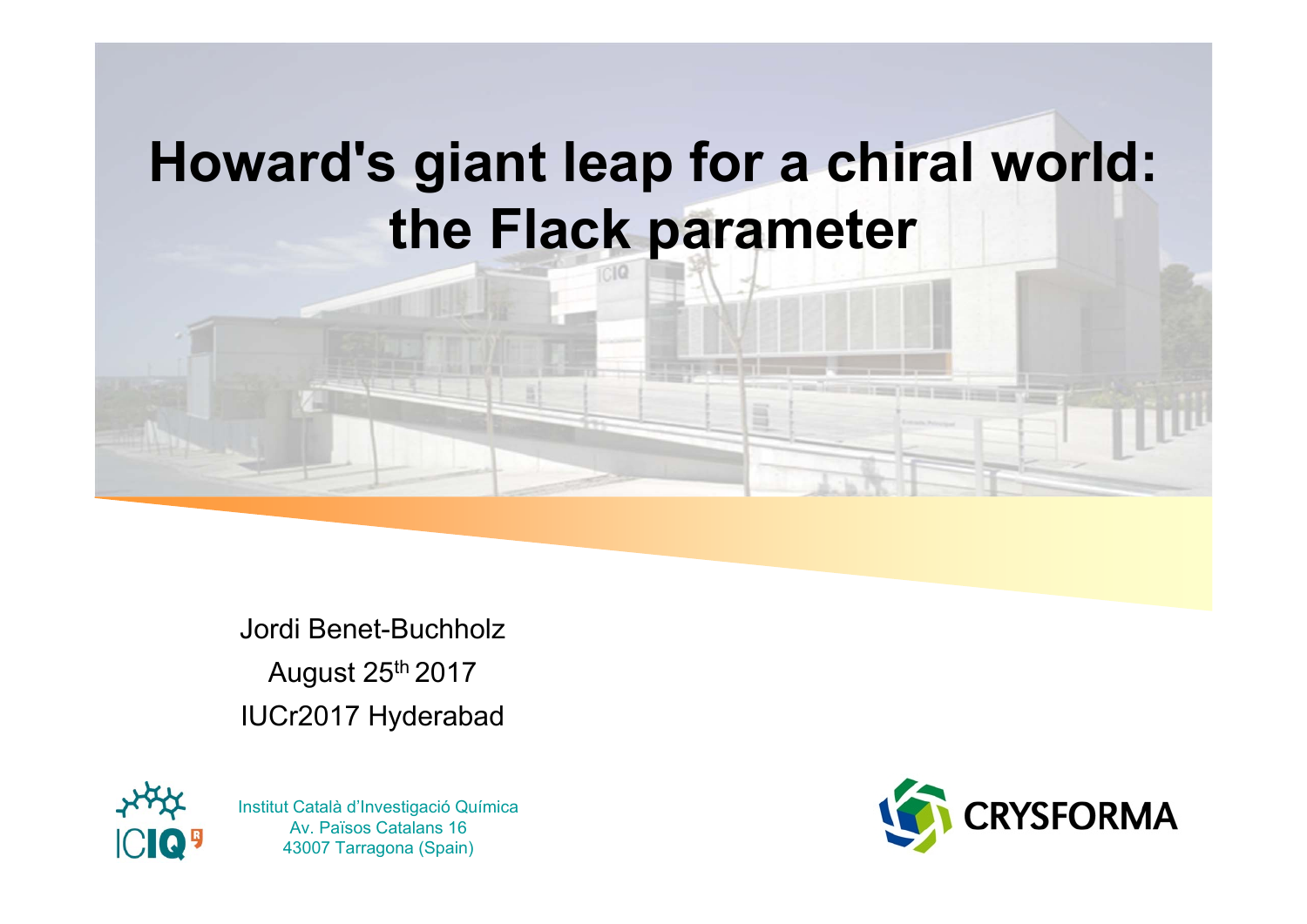Several **biological processes** take place in <sup>a</sup> **defined stereochemistry** so that we can generally say that **live**, and of course human live, developed in <sup>a</sup> **chiral world**.

Determination of the stereo chemistry of molecules is of crucial importance when trying to **correct biological processes**, which generate disease, affliction and illness.

**Howard Flack** provided an elegant and enormously popular solution to the problem of **absolute structure determination:** He regarded crystalline chiral samples as **twins** containing <sup>x</sup> and 1-x twin fractions of two enantiomers with <sup>a</sup> refinable parameter universally know as **the Flack parameter**.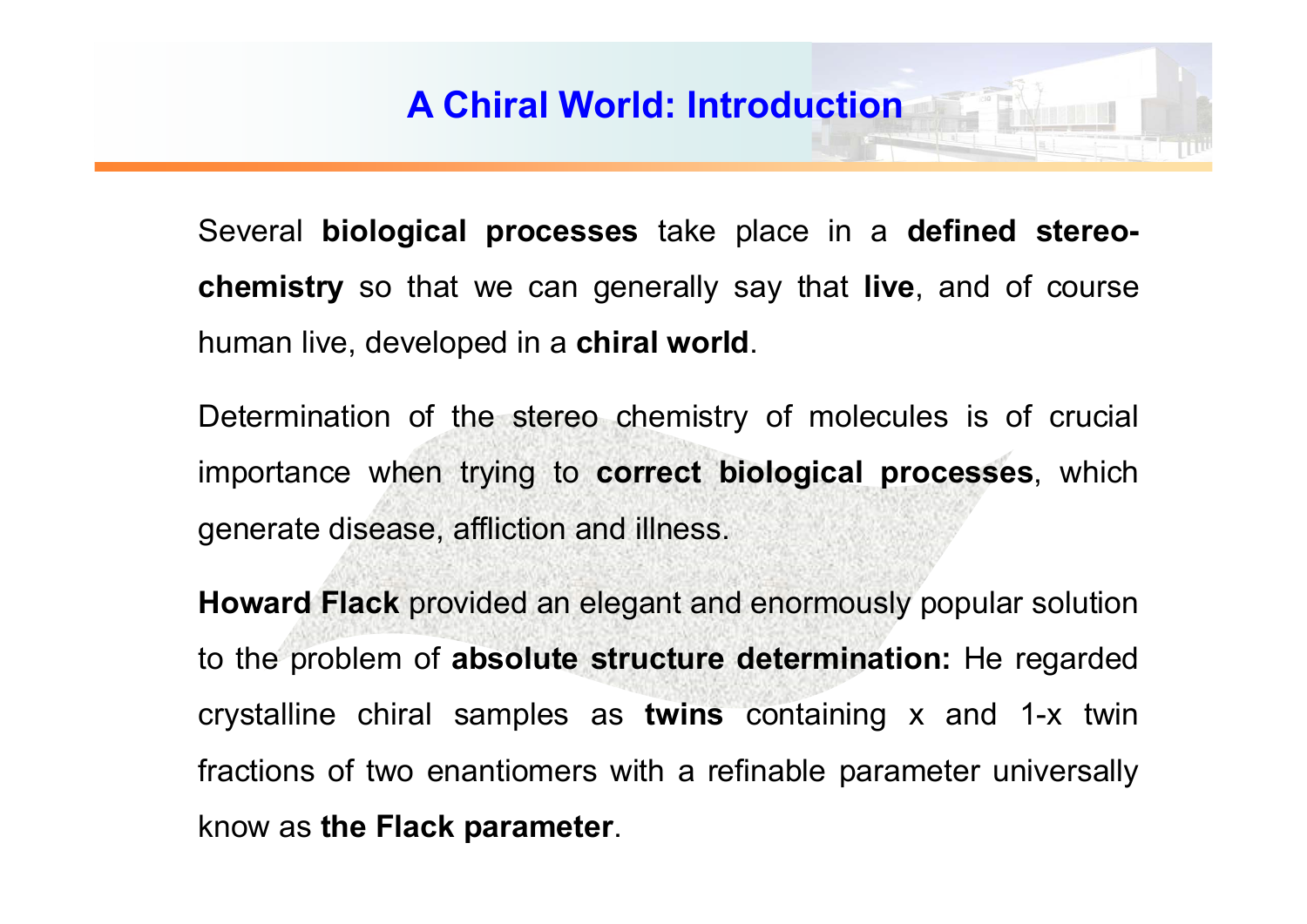

In 1998, being the manager of the X-ray Diffraction Unit at the Central Research Laboratories at Bayer (Germany) I was asked to determine the stereochemistry of <sup>a</sup> chiral API (active pharmaceutical ingredient). After reading the available literature I determined the absolute structure using <sup>a</sup> single crystal of the API by "state of the art" technology: The Flack Parameter was around 0 and the standard deviation below 0.01. I was lucky, I had measured <sup>a</sup> dichloromethane solvate of the API. I went very proud to my boss showing the results after assigning the absolute configuration. My boss's answer was: **"Everything looks great but you have to validate the methodology……."**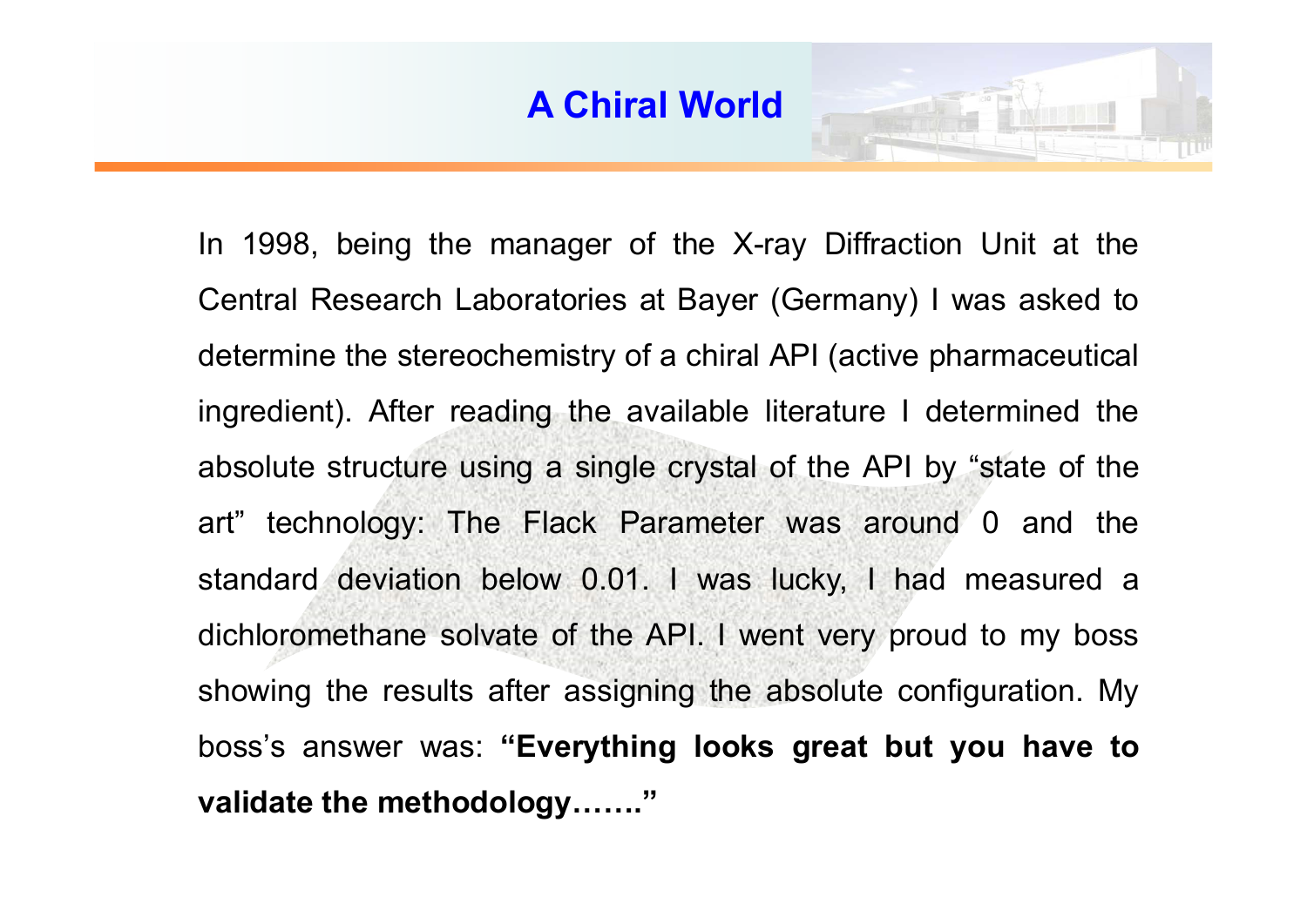**Chiral:** An object or a system is chiral if it is distinguishable from its mirror image; that is, it cannot be superposed onto it. The word chirality is derived from the Greek word meaning "hand"

*The most universally recognized example for chirality are the human hands.*

**One of the first things I learned from Howard Flack is that for avoiding conceptual errors, clear definitions are needed**

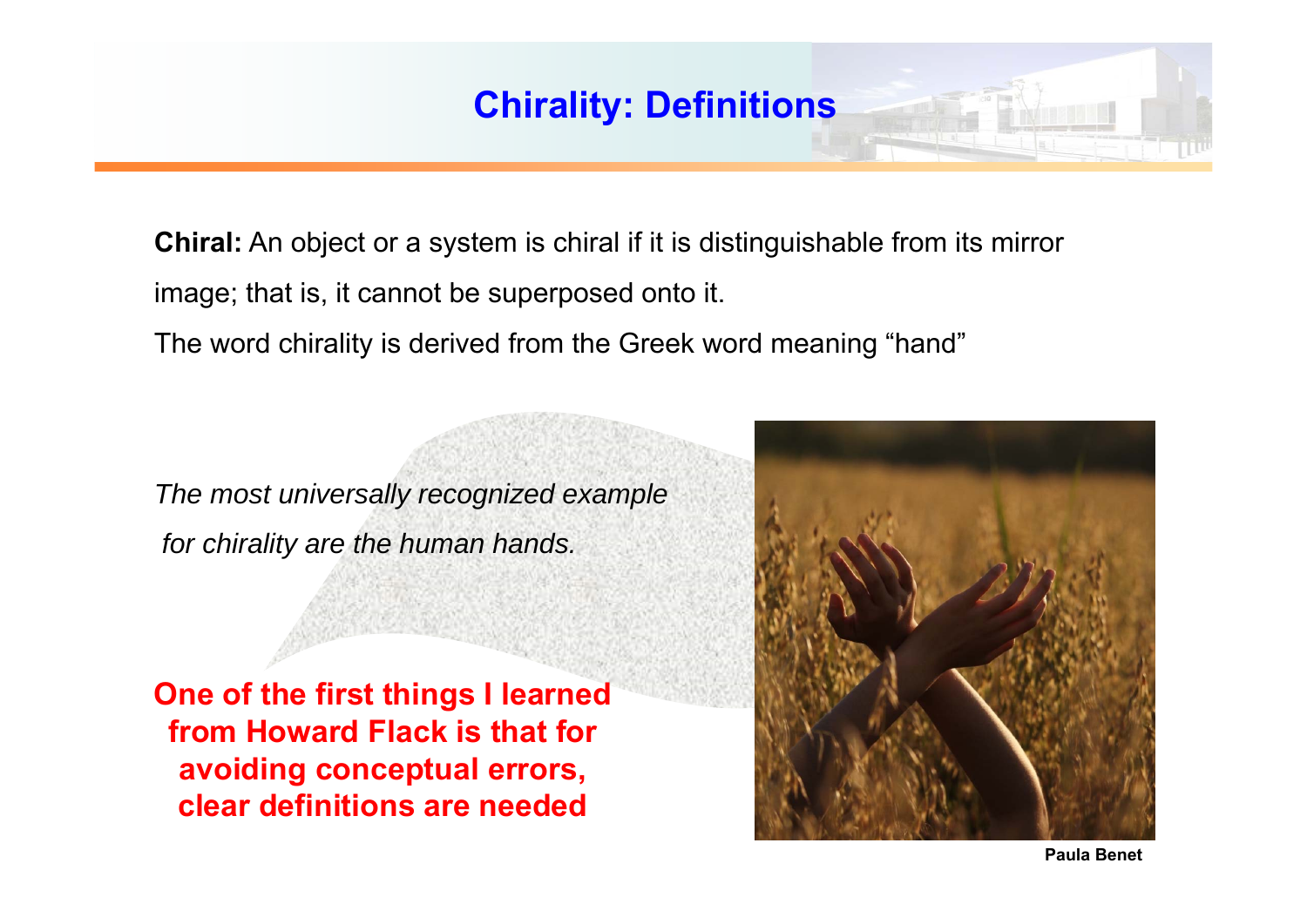*Absolute configuration in stereochemistry refers to the spatial arrangement of the atoms of a chiral molecular entity (or group) and its stereochemical description e.g. R or S, referring to Rectus, or Sinister, respectively.* 





IUCr Newletter 2017, Milestones La coupe du roi

*The R- or S-configuration is assigned by the Cahn-Ingold-Prelog priority rules*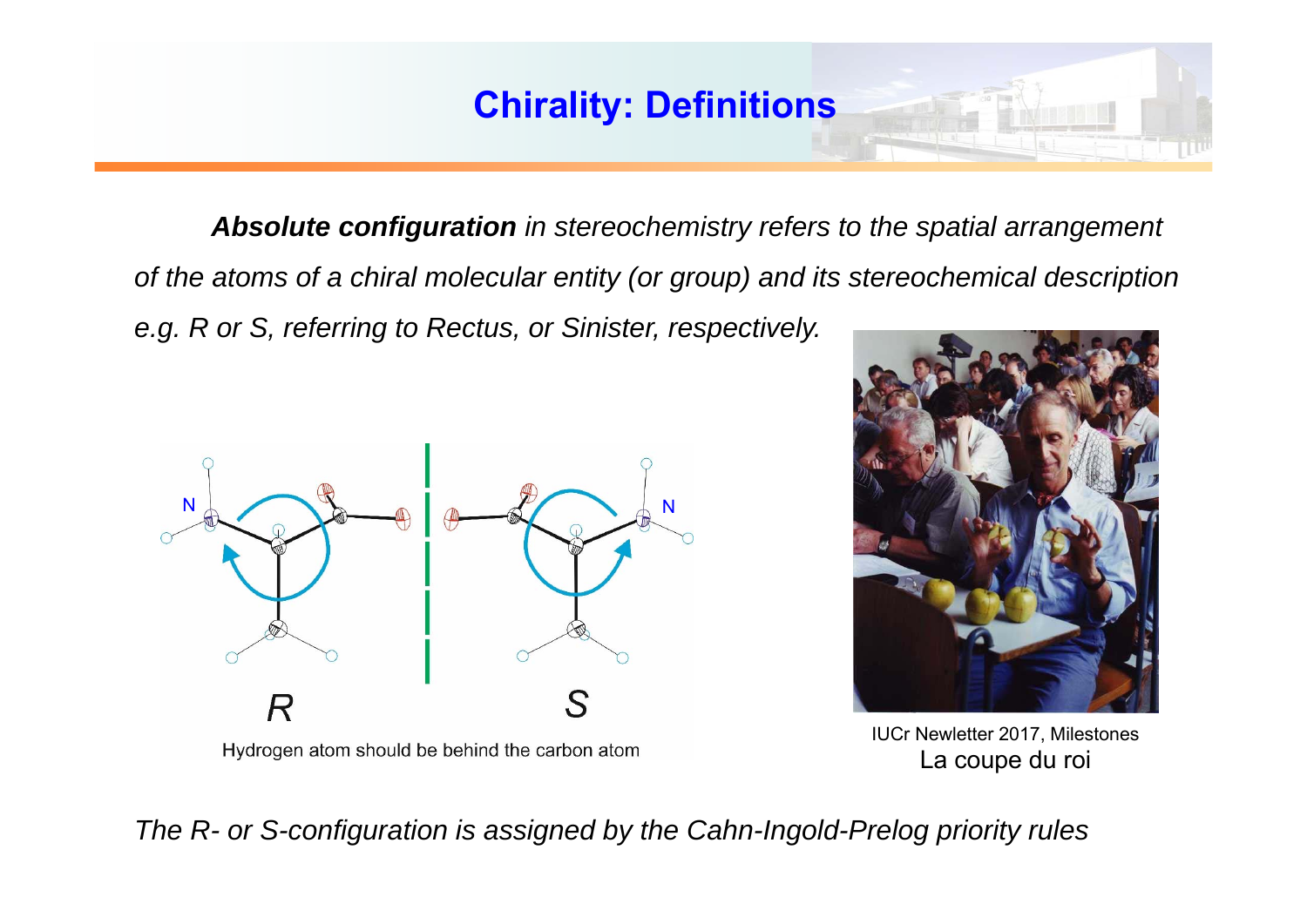*Absolute structure: The spatial arrangement of the atoms of a physically identified non-centrosymmetric crystal and its description by way of unit-cell dimensions, space group, and representative coordinates of all atoms.*



Conglomerate of crystals forming enantiomeric butterflies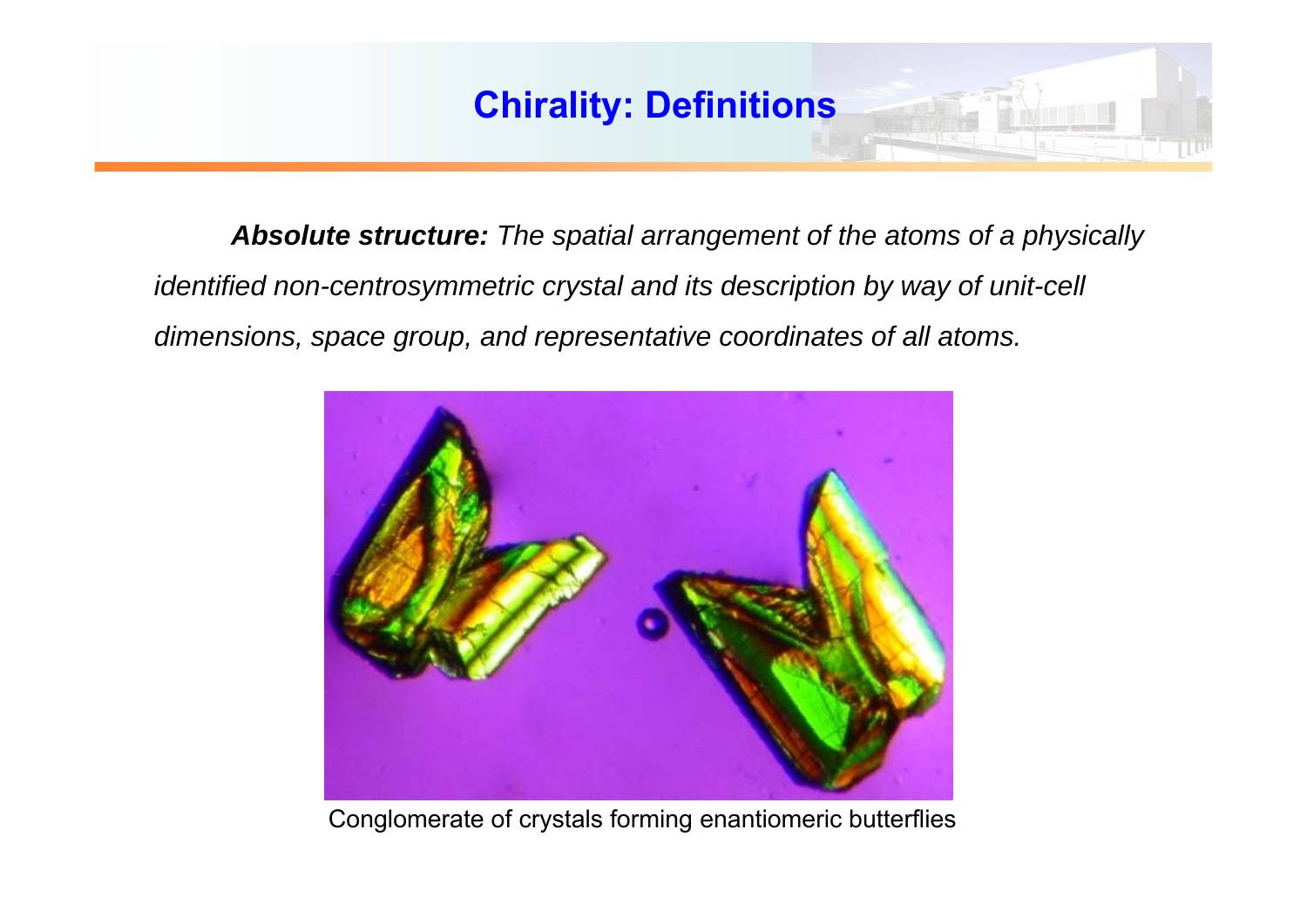*Chiral molecules can have one or more chiral centers.*



*In case or having only one stereo center wird R- and S- configuration a compound can crystallize forming a pure chiral crystal (conglomerate), <sup>a</sup>racemic crystal or a crystal with a non stoichiometric composition.*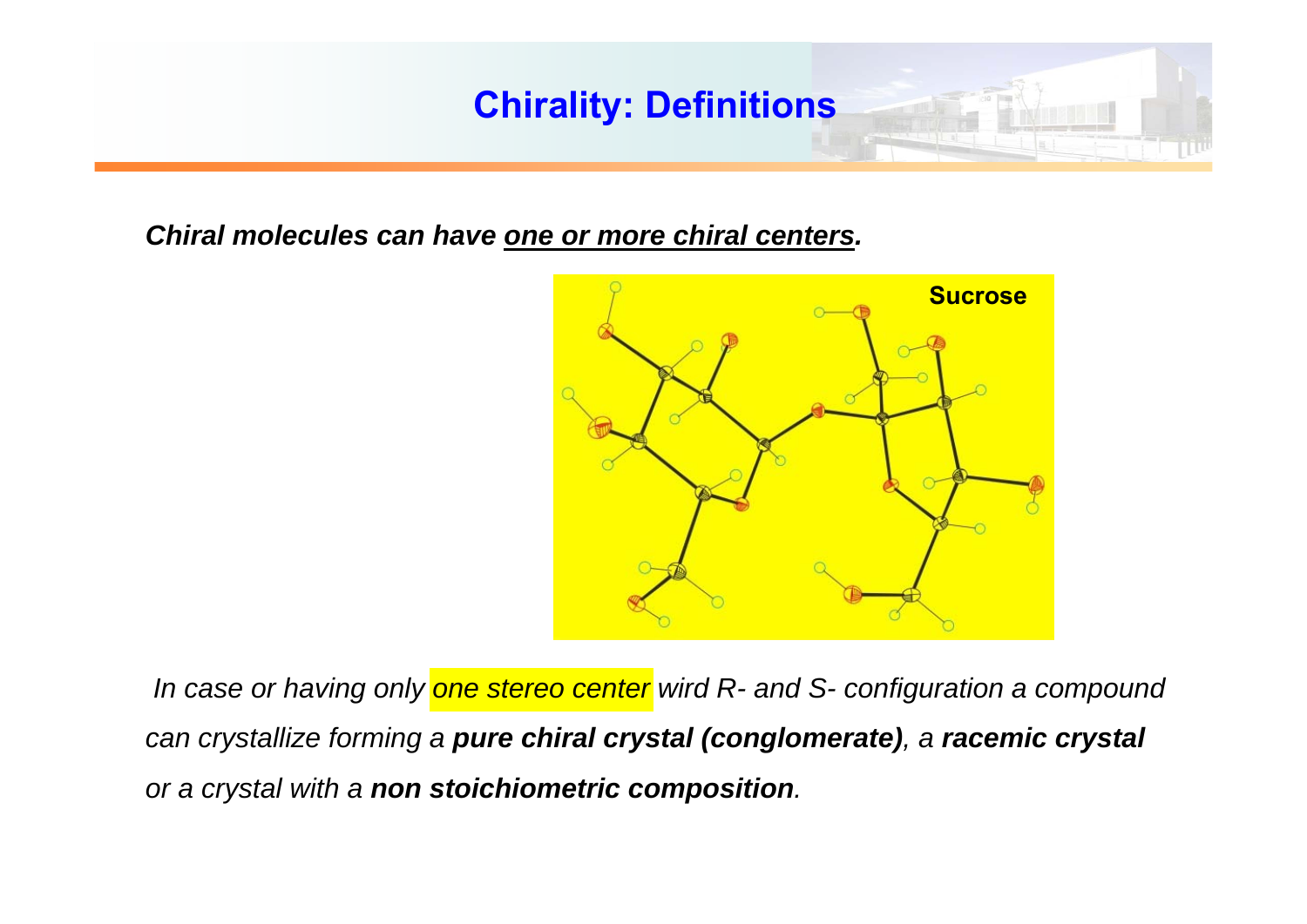*Chiral space groups: If chiral molecules are crystallized from an* enantiomerically pure solution they must have a structure with a space group which does not contain mirror or inversion symmetry. There are 65 space groups in which chiral molecules can crystallize. They are called Chiral Space Groups of *Sohncke Groups.*

*Achiral molecules can, in contrast, crystallize in "centrosymmetrical" or chiral space groups.*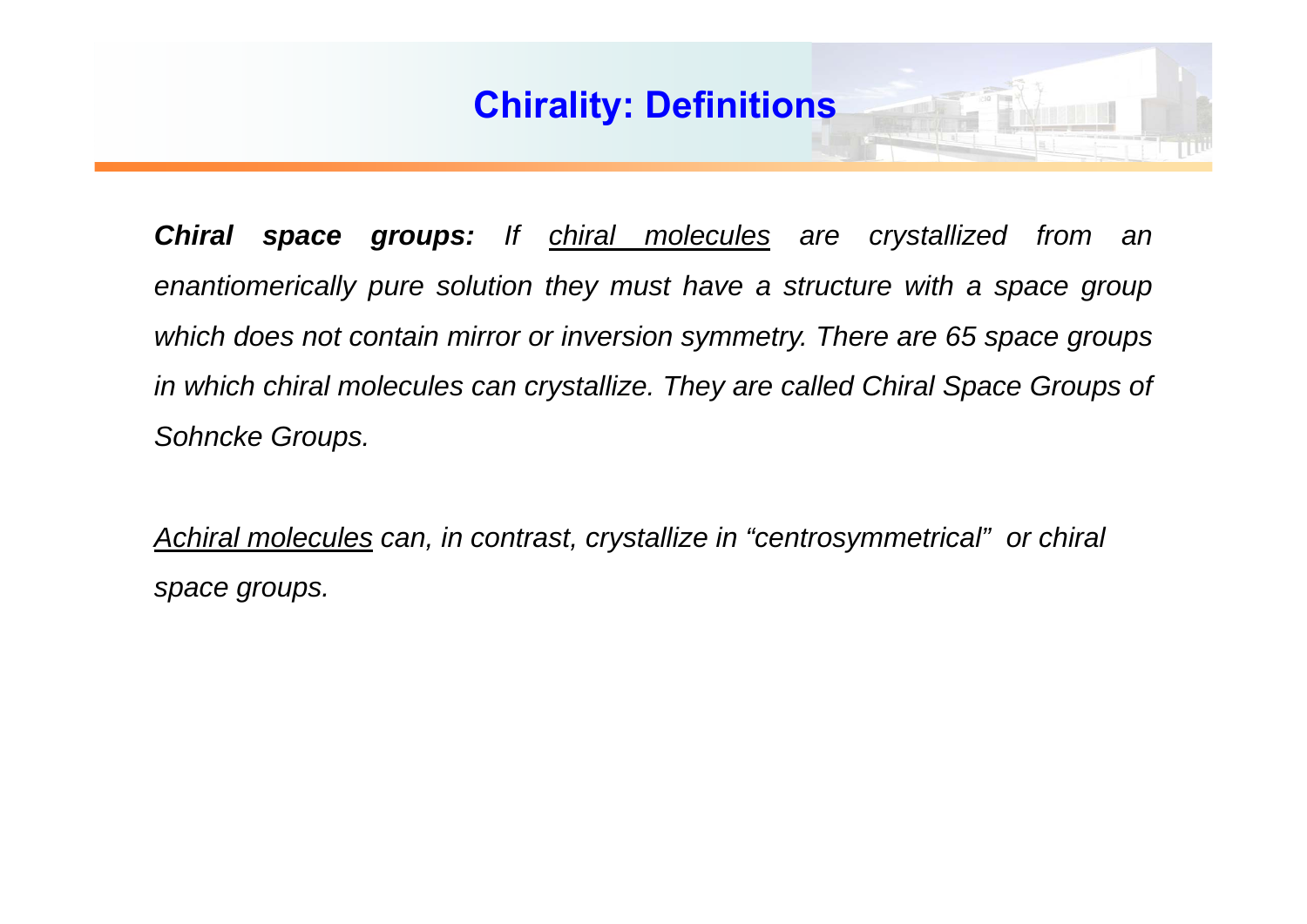*If the chiral molecule has more than one chiral center the number of* 

*different combinations results pairwise to:*

*Enantiomers: All stereo centers are inverted, corresponds still to enantiomers.* 

*Have the same physical properties.*

*Diastereoisomers: One or more stereocenters but not all are inverted. Diastereoisomers have different physical properties.*

*Meso isomer: Non-optically active member of a set of stereoisomers. It contains two o more stereogenic centers but it is not chiral since it is "superposable" on its mirror image. The meso compound is bisected by an internal plane of symmetry.*

*n chiral centers result to a theoretical maximum of 2n stereoisomers if there are not meso forms.*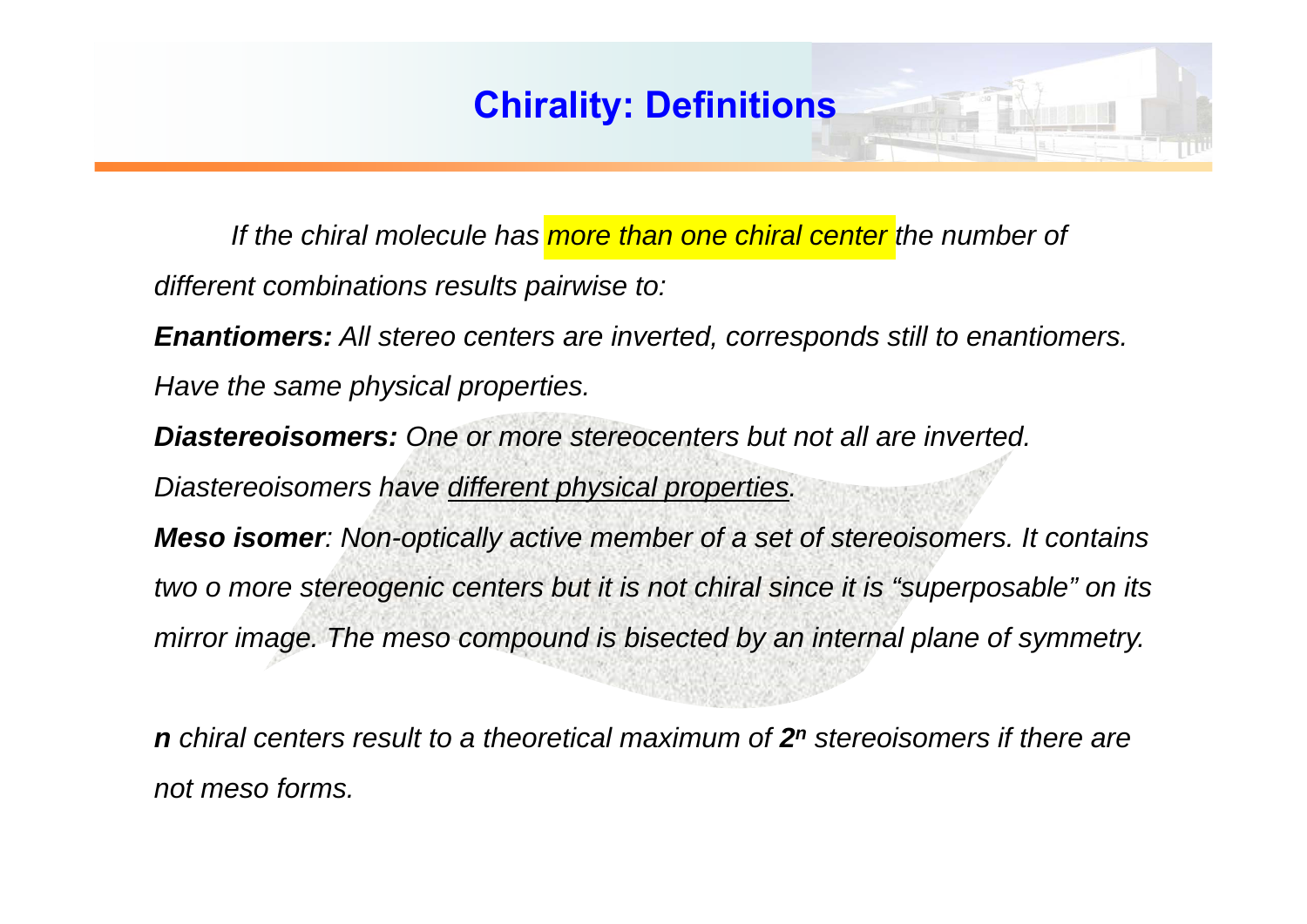**Thalidomide:** Developed in the 1950s as a sedative, was acclaimed to be a wonder drug that provided a "save, sound sleep". It was used by pregnant women to reduce the symptoms of the morning sickness.



It came out to be a strong teratogen which caused dysmelia (stunted limb growth) in human babies by maternal usage.<sup>[1]</sup>

**[1]** *Thalidomide and congenital abnormalities* **McBride, W.G.; Lancet, Volume 2, Issue 721, Pages 1358, 1961.**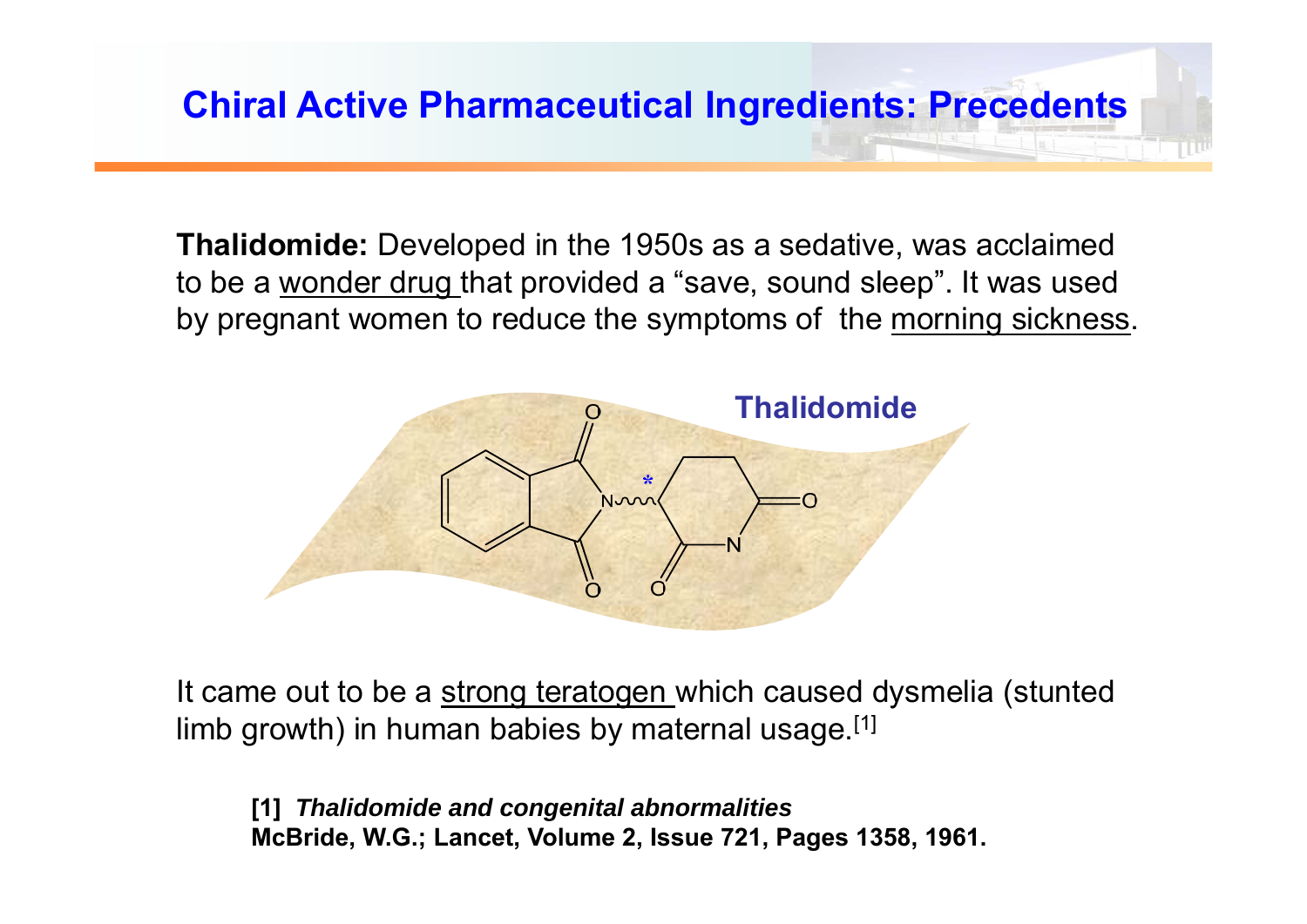# **Chiral Active Pharmaceutical Ingredients: Precedents**

After a detailed investigation of the effects of this drug, the *R*-enantiomer resulted to be sedative and the *S*-enantiomer teratogen.

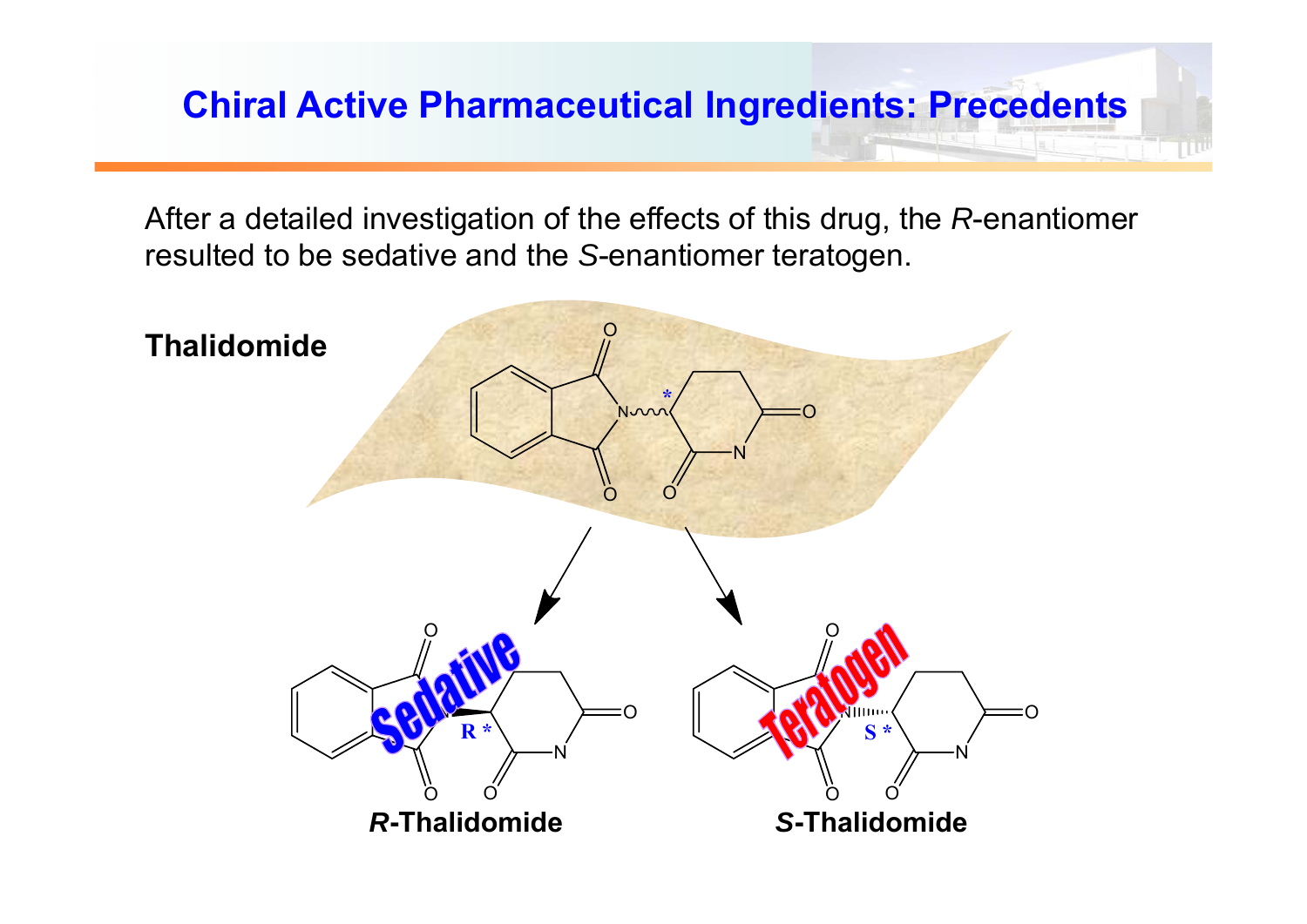# **Chiral Active Pharmaceutical Ingredients: Precedents**

#### **Benoxaprofen**

In a similar case, another new "wonder drug" of the 80s, the antiinflammator Benoxaprofen (Oraflex), was forced to be withdraw from the marked because of liver damage caused by the "inactive" *R*-isomer.[2,3]



[2] *Liver and kidney pathology in severe adverse reactions associated with the non-steroidal antiinflammatory drug Benoxaprofen (Opren).*

Macsween, RNM. and Dische, Fe; Journal of Pathology, Volume 140, Issue 2, Pages 123-124, 1983. [3] *A retrospective study of the molecular toxicology of Benoxaprofen.*

Lewis, DFV. Ioannides, C. and Parke D.V.; Toxicology, Volume 65, Issue 1-2, Pages 33-47, 1990.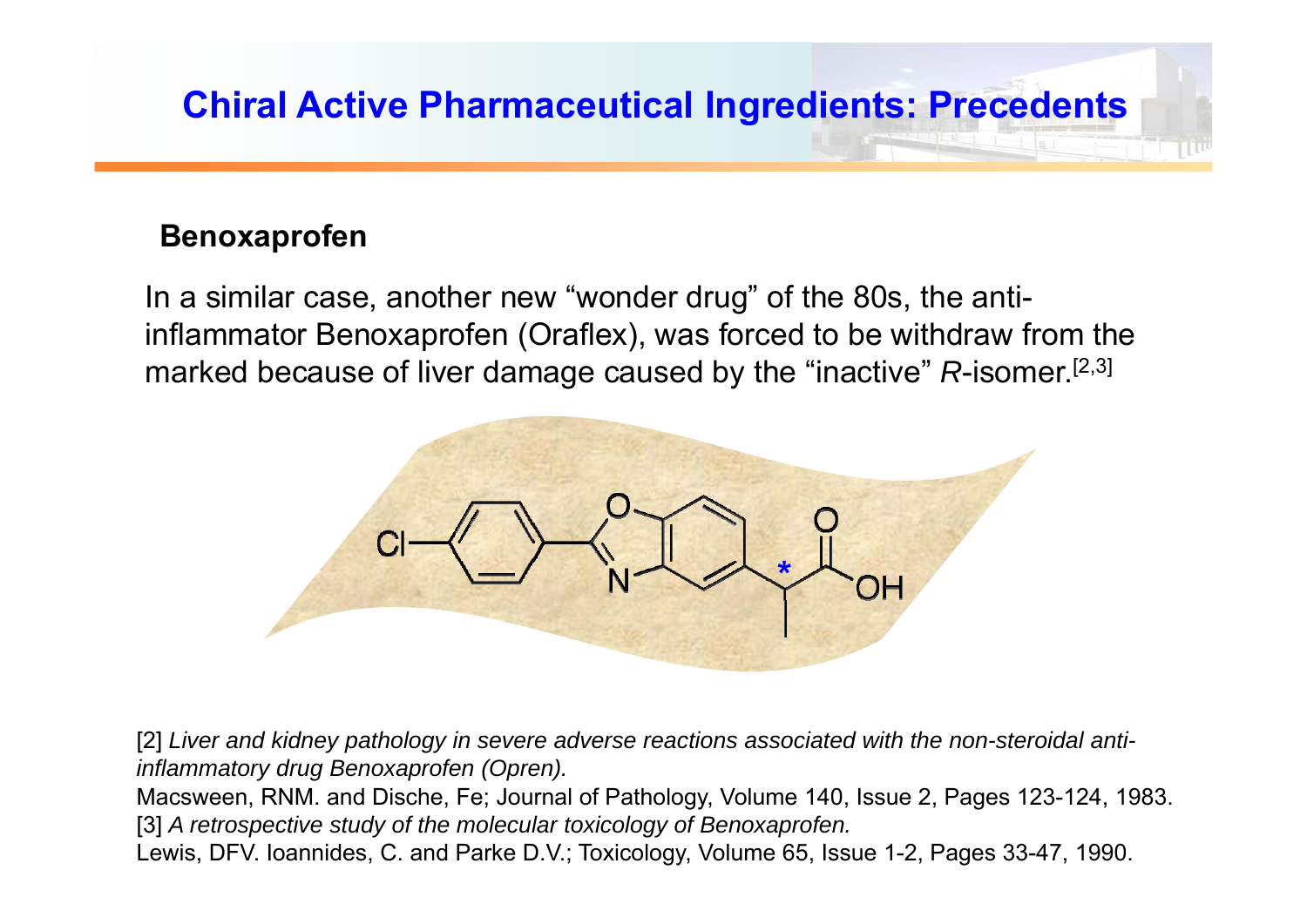Actually, there is no doubt that knowing the pharmacology and the pharmacokinetics of enantiomers is an important fact in the development of new APIs which are chiral.

Regulatory entities as the FDA (U.S Food and Drug Administration) require sensitive analytical methods to ensure the safety and efficacy of chiral Drugs. For the approval of either a racemate or a pure enantiomer clinical investigations are necessary to compare the safety and efficacy of the racemate and its enantiomers.[4]

[4] The FDA perspective on the development of stereoisomers: The pharmacological, *biological, and chemical consequences of molecular asymmetry* Chirality, Volume 1, Issue 1, Pages 2-6, 1989.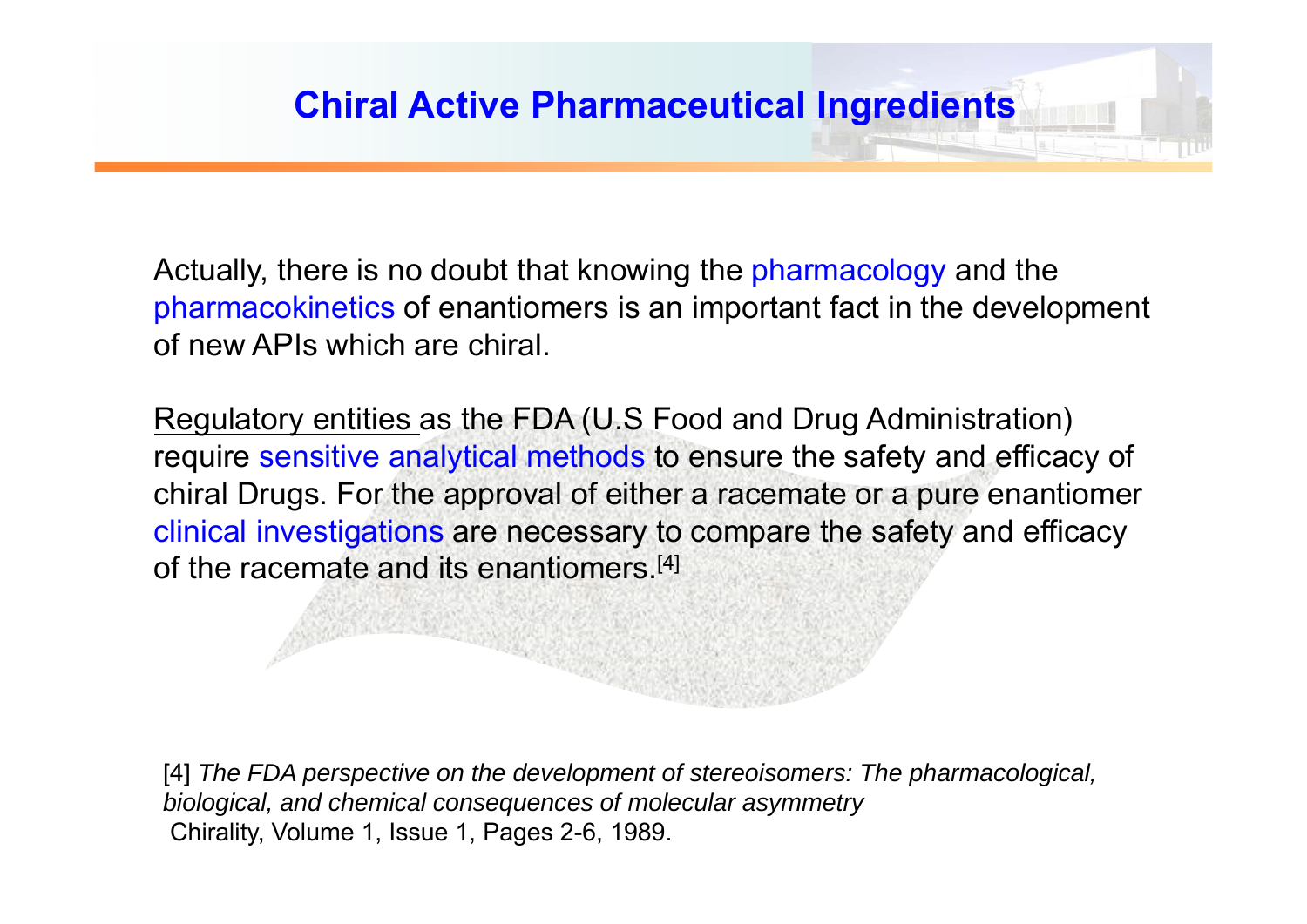#### **Methods for the determination of absolute configuration:**

#### **Direct methods:**

- X-ray diffraction analysis
- Chiroptical Methods (supported by ab initio calculations):
	- Electronic Circular Dichroism (ECD)
	- Optical Rotatory Dispersion (ORD in UV-VIS)
	- Vibrational Circular Dichroism (VCD, ROA)

#### **Indirect methods (relative configuration):**

- Assignment based on NMR
- Assignment based on enzymatic transformations

**Conditioned by the availability of single crystals, the direct method based on X-ray diffraction analysis, is probably the most reliable.**

**Of course it is recommended to use more that one methodology.**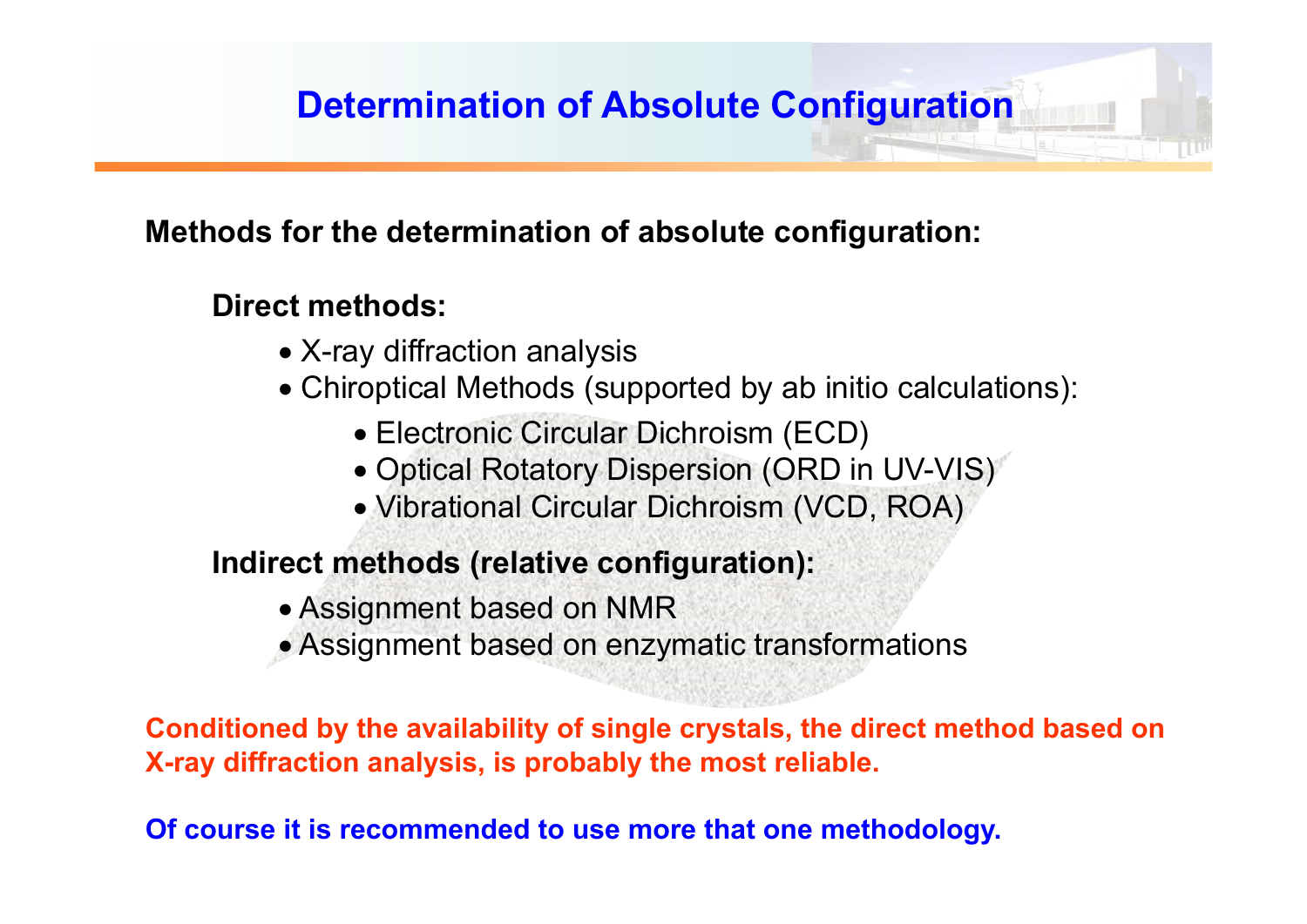# **Determination of Absolute Configuration**

#### **Ways to determine the absolute configuration by Single Crystal X-ray Diffraction:**

Direct methods (absolute structure):

- Molecules with heavy atoms (heavy than Si) Straight forward method.
	- A heavy atom can be added to the molecule by synthesis or by co - A heavy atom can be added to the molecule by synthesis or by co-<br>crystallization (for example using CH<sub>3</sub>Cl as crystallization solvent).
- Molecules with only light atoms (CHNO) Not easy due to the "weak distinguishing power".

Indirect methods (relative configuration):

- Molecules with one known chiral center.
- Co-crystallization with a molecule with a known chiral center.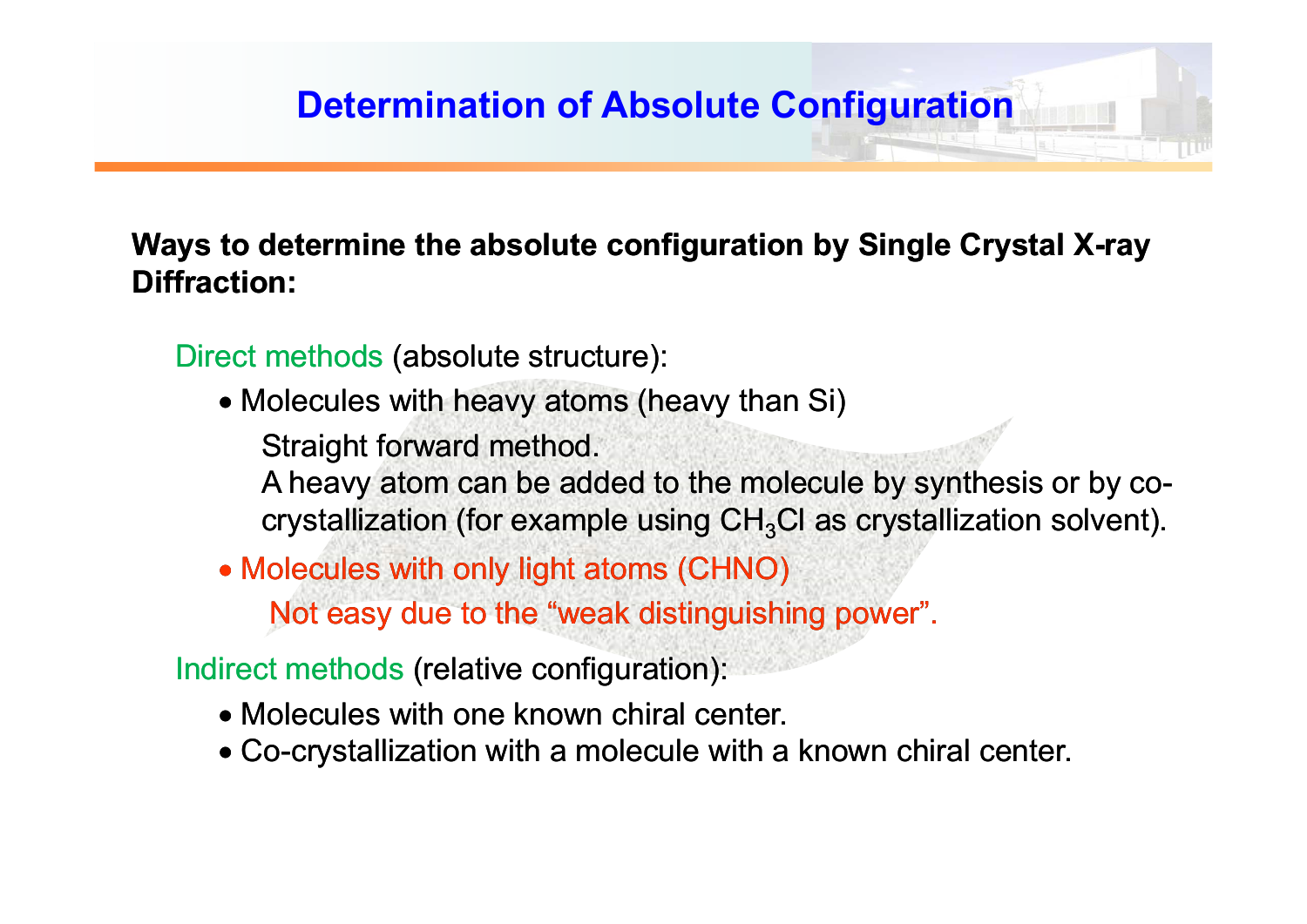#### **Determination of the absolute configuration by X-ray diffraction:**

Is based on the anomalous scattering effects produced on the atoms contained in the structure and is only effective if the differences between Friedel-related reflections collected from a single crystal are large enough to be detected.

**Traditionally** absolute configuration determination was based on the single crystal X-ray structure determination performed using  $\mathsf{Cu}_{\mathsf{K}\alpha}$  or Mo K radiation and compounds containing atom types **heavier than Si**.

The anomalous scattering effects, specially using  $\mathsf{Mo}_{\mathsf{K}\alpha}$  radiation, are much weaker at **organic molecules** containing only "*light atoms*"\* so that the basic problem of the determination of the absolute configuration of APIs (Active Pharmaceutical Ingredients) and natural products is the weak inversion distinguishing capacity.

**\*** CHNO Molecules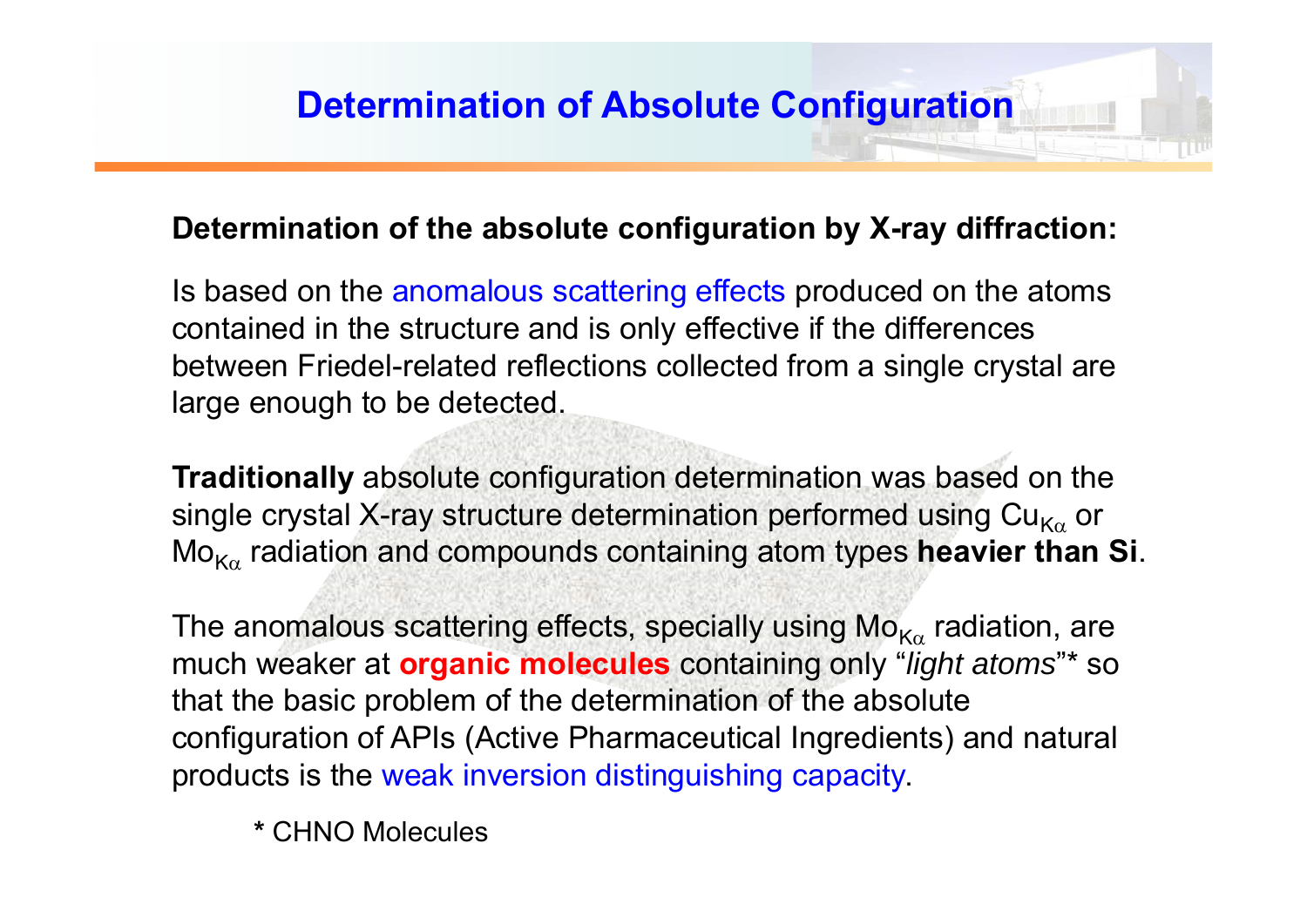#### **Methods to determine the absolute configuration from enantiopure crystals up to the nineties:**

**1951 (first method):** Bijvoet J.M., Peerdeman A.F., van Bommel A.J., Nature 168 (1951) 271.

**1965 (R-factor ratio test):** Hamilton W.C., Acta Cryst. 18 (1965) 502-510

**1981 (first refinable parameter):** Rogers, D., Acta Cryst. A37 (1981) 734–741.

**1983 (established traditional method):** Flack H.D., Acta Cryst. A39 (1983) 876.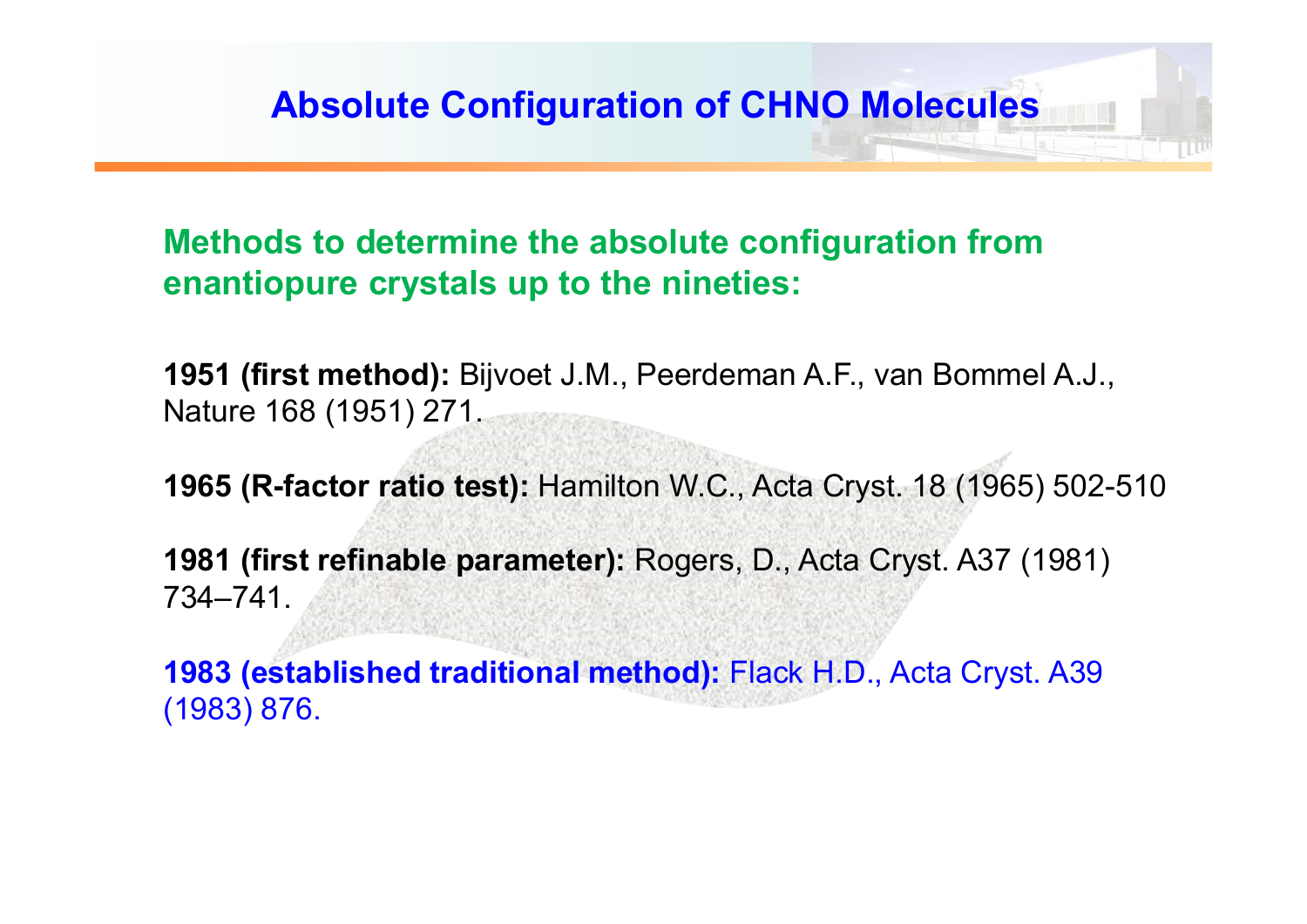#### **Flack Parameter: x(u)**

The Flack parameter **<sup>x</sup>** is a value obtained after refinement of the structure which should be zero if the absolute configuration has been determined properly and one in the inverted structure has been refined. The Flack x parameter encodes the relative abundance of the two components in an inversion twin.

**|F(h,x)|2 = (1-x) |F(h)|2 + x |F(-h)|2**

The correctness of the Flack parameter is determined by its standard uncertainty **<sup>u</sup>**.

*Strong inversion-distinguishing value:* **u: 0.04** *Enantiopure-sufficient inversion-distinguishing power:* **u: 0.08**

Flack H.D., *Acta Cryst.*, 1983, *A39*, 876-881. Flack H.D., Bernardinelli G., *Acta Cryst.*, 1999, *A55*, 908-915. Flack H.D., Bernardinelli G., *J. Appl. Cryst.*, 2000, *33*, 1143-1148. Reporting and evaluating absolute-structure and absolute-configuration determinations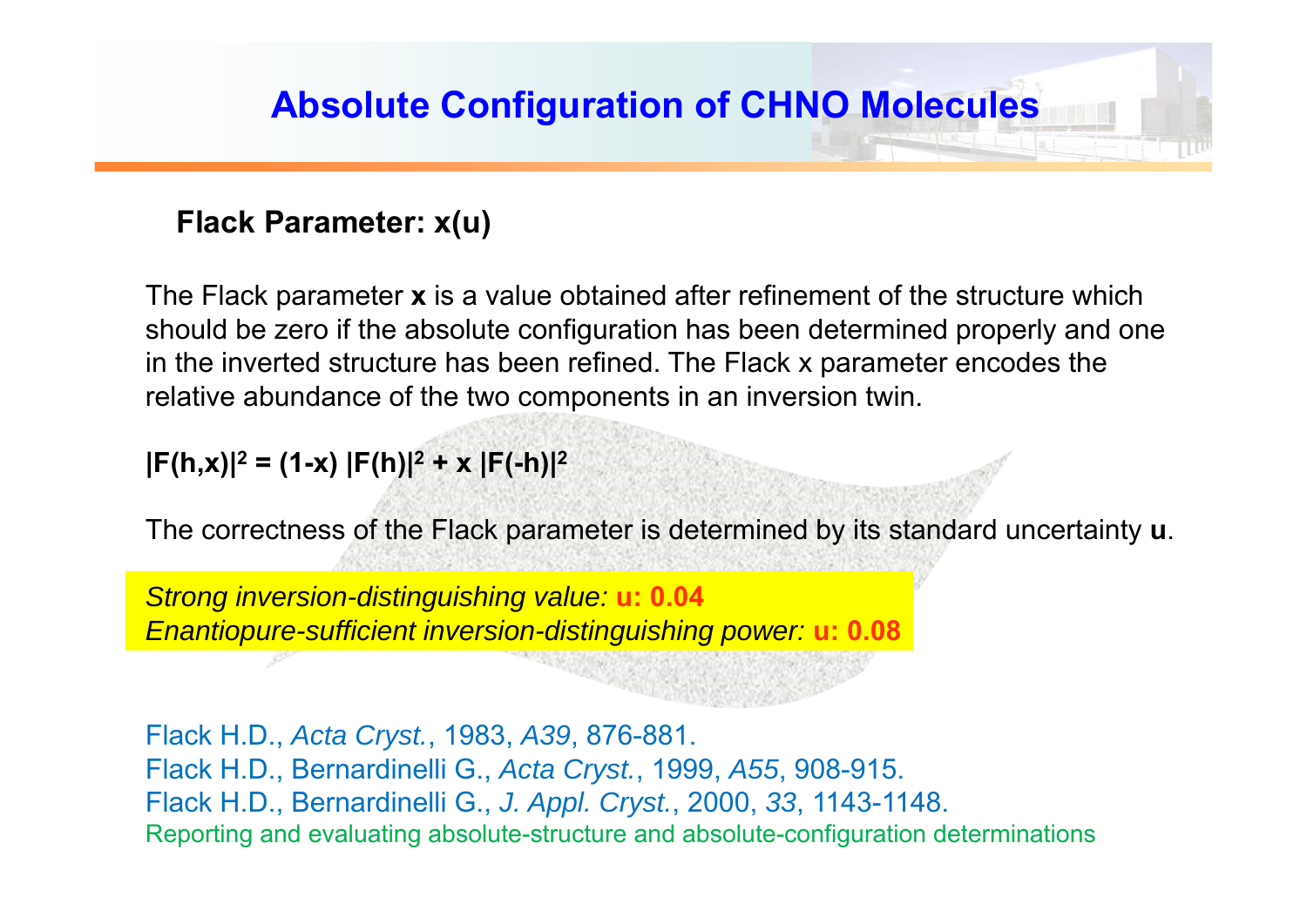### **State of the ArtAdvances for the determination of Absolute configuration of CHNO molecules**

**Using the traditional Flack Parameter:**

"The **standard uncertainty values** obtained seemed to be **too high** so that they did not reflect the reality.

Are the applied limits of trueness to strength?"

Since in "light atom" molecules the weak distinguishing power in the determination of the absolute configuration leaded to standard uncertainties at the edge of trueness, several new methodologies were developed trying to get <sup>a</sup> stronger inversion-distinguishing power.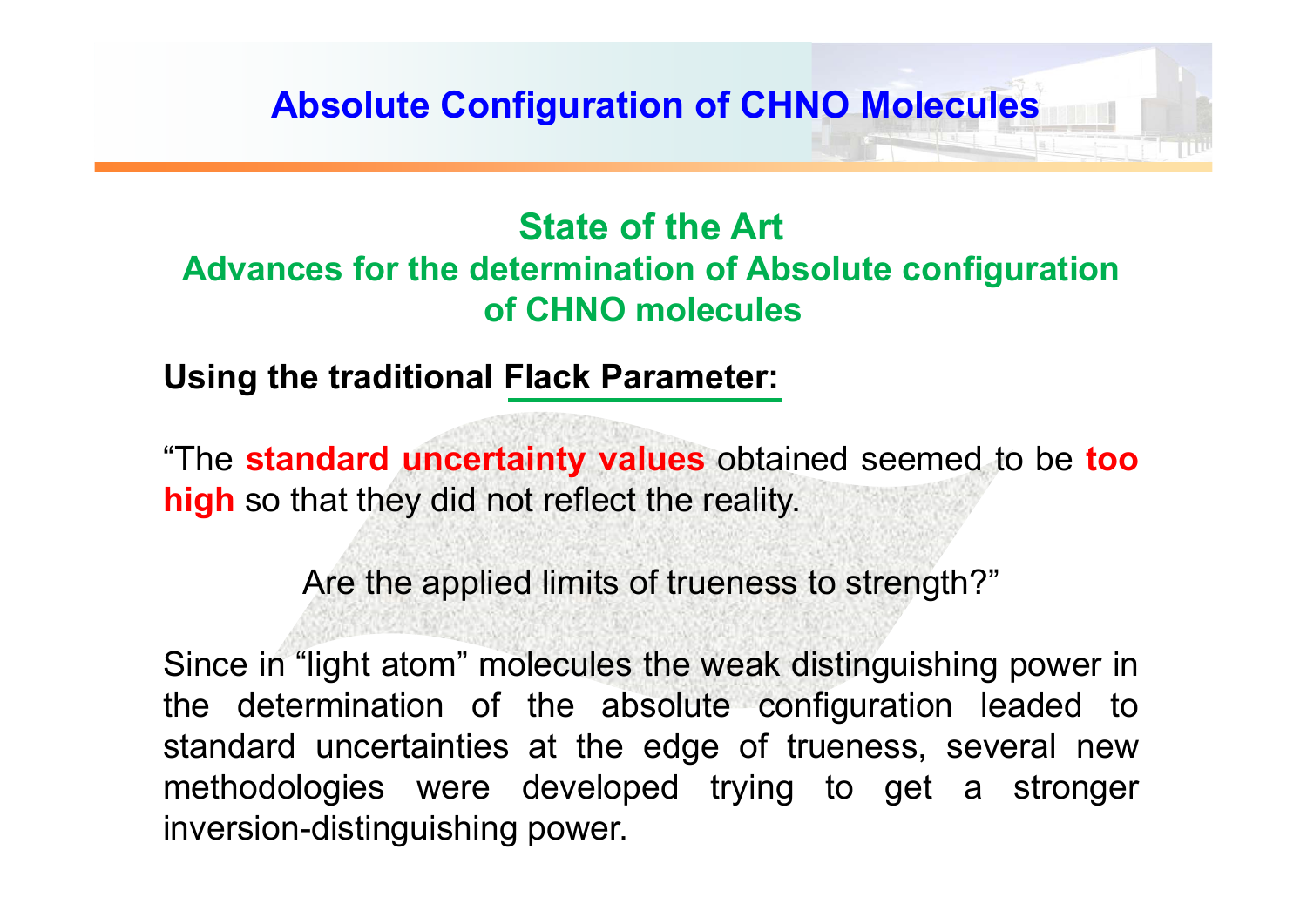#### **New methodologies:**

**A) Hooft et al. described a post-refinement Bayesian statistical procedure which defines the probability that a refined absolute structure is correct.** a) Hooft R. W. W., Straver L. H. & Spek A. L. J. Appl. Cryst. 41, (2008) 96–103. b) Hooft R. W. W., Straver L. H. & Spek A. L. J. Appl. Cryst. 43, (2010) 665–668.

**B1) Parsons & Flack reported an alternative technique based on quotient restraint (using differences free from systematic errors). Parsons S., Flack H., Acta Cryst. A39 (2004) S61.**

**B2) Parsons, Wagner et al. described <sup>a</sup> methodology in which refinement** weights are modified for data in proportion to their sensitivity to the Flack **parameter.**

Parsons S., Wagner T., Presly O., Wood P. A. & Cooper R. IJ. Appl. Cryst. 45, (2012) 417–429.

**B3) Parsons et al. described the estimation of the uncertainty by using differences and quotients refining with TOPAS-Academic.**

(Parsons S., Flack H.D., Wagner T., Acta Cryst. B69 (2013) 249-259.)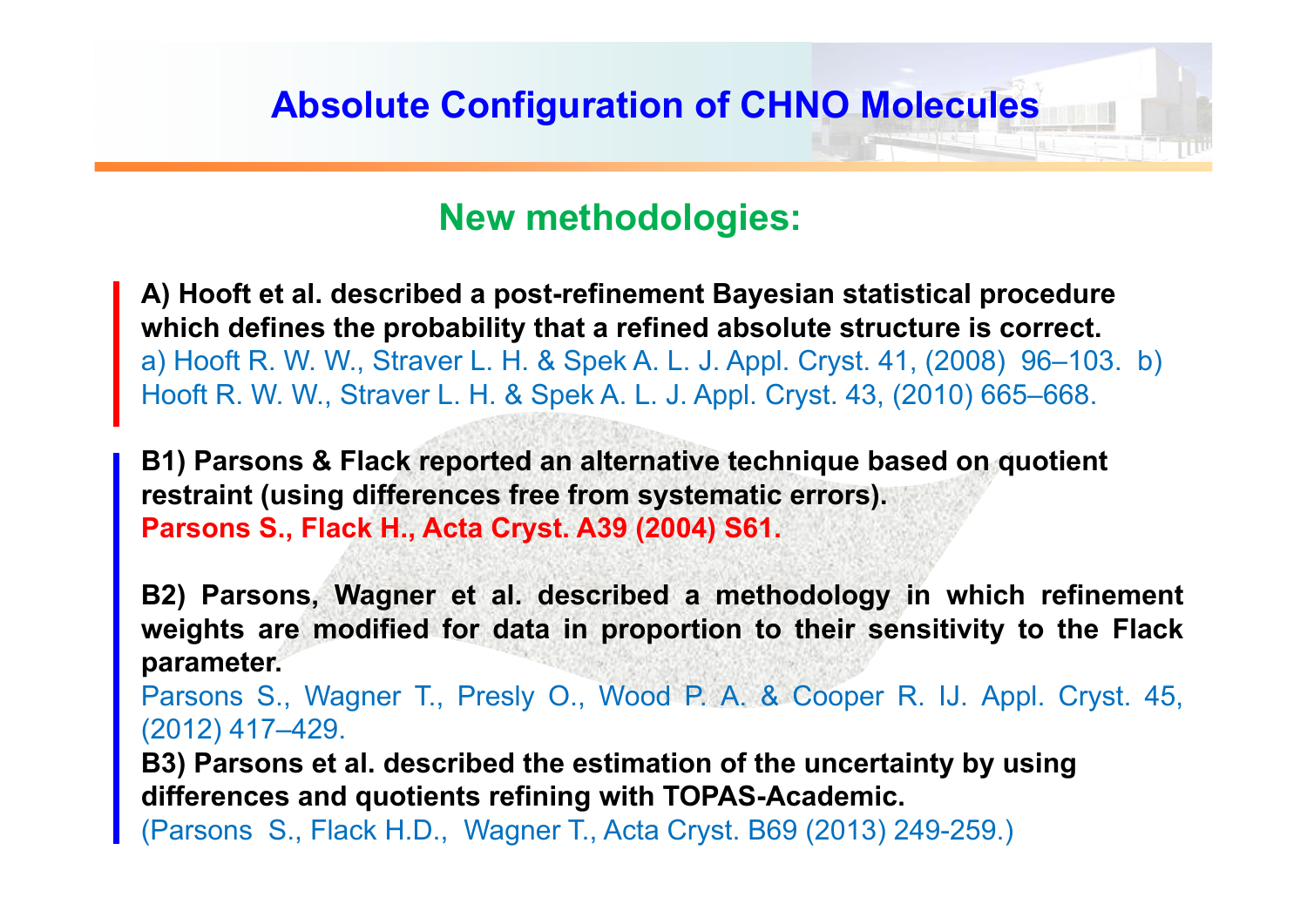#### **Parsons Quotients z(u) and traditional revised Flack Parameter x(u)**

In the new SHELX2014 version the refinement of <sup>a</sup> chiral structure gives:

- $\overline{\phantom{a}}$  A traditional (but revised) Flack parameter. The standard uncertainty is higher than in the classical Flack parameter implemented in SHELX93
- $\overline{\phantom{a}}$  A new Flack parameter based on selected quotients "Parsons' method". The standard uncertainty is generally improved by factor three.

```
LIST FILE: DAlanine Om.Ist
543
      Final Structure Factor Calculation for DAlanine Om in P2(1)2(1)2(1)
544
545
546
     Total number of 1.s. parameters = 55 Maximum vector length = 623 Memory required =
                                                                                                994/30534
547
548
      wR2 = 0.0553 before cycle 21 for 6601 data and 2 /
                                                                  55 parameters
549
550
      GooF = S = 1.213; Restrained GooF = 1.213 for 0 restraints
551
552
      Weight = 1 / [ signmax2(Fo^2) + ( 0.0326 * P )^2 + 0.00 * P ] where P = ( Max ( Fo^2, 0 ) + 2 * Fc^2 ) / 3
553
554
      R1 = 0.0196 for 6546 Fo > 4sig(Fo) and 0.0198 for all 6601 data
555
      WR2 = 0.0553, GooF = S = 1.213, Restrained GooF = 1.213 for all data
556
557
      Flack x = 0.049(216) by hole-in-one fit to all intensities
558
                  -0.022(50) from 2840 selected quotients (Parsons' method)
559
560
      Occupancy sum of asymmetric unit = 6.00 for non-hydrogen and
                                                                      7.00 for H and D atoms
561
```
Parsons S., Flack H., Acta Cryst. A39 (2004) S61. SHELXL 2014; George M. Sheldrick 1993-2013.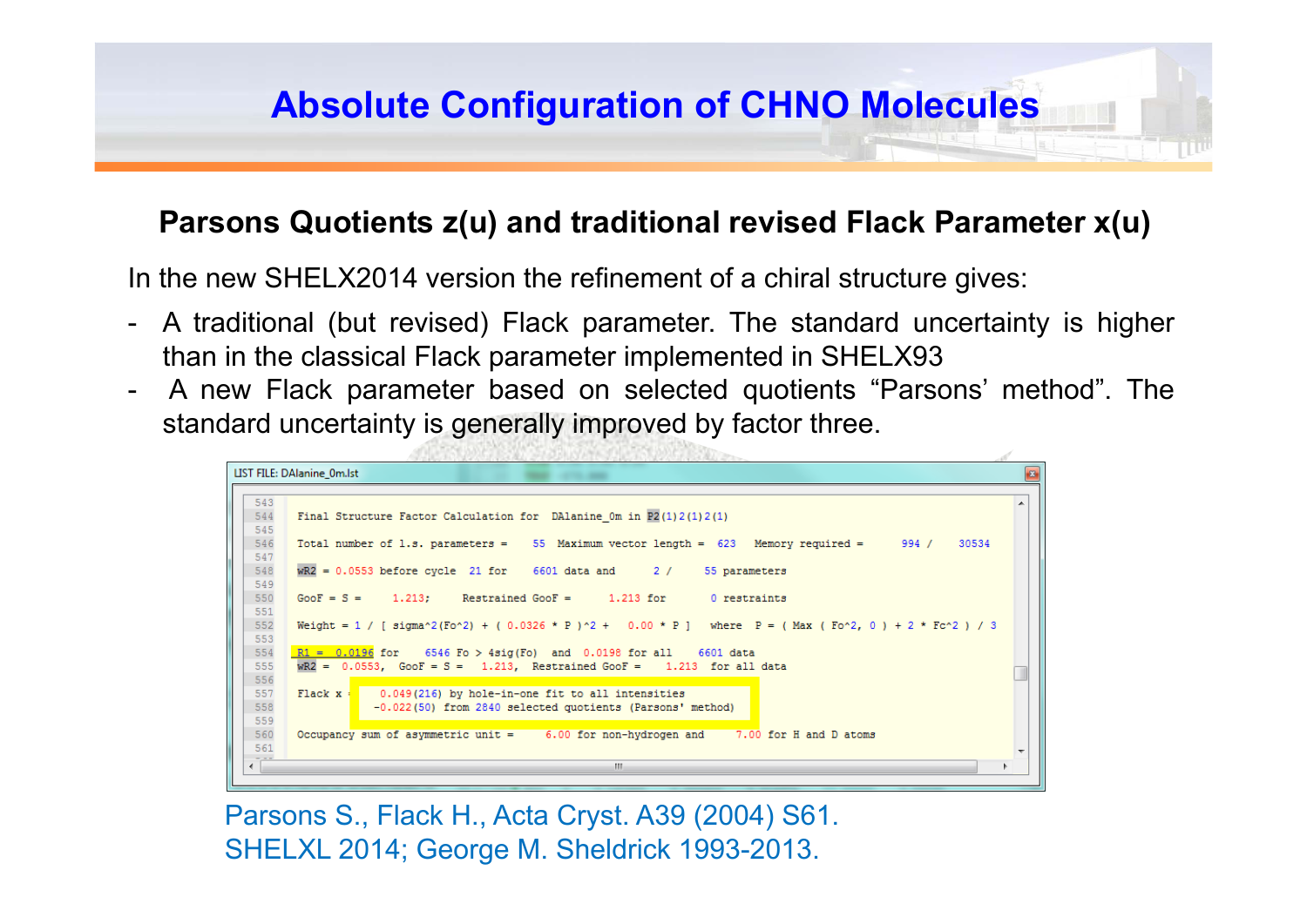Since his contribution in 1983 Howard Flack continuously revised the processes related to "absolute structure determination reporting" and "evaluating absolute configuration determinations".

Flack H.D., Bernardinelli G., *J. Appl. Cryst.*, 2000, *33*, 1143-1148. Reporting and evaluating absolute-structure and absolute-configuration determinationsFlack H.D., *Helvetica Chimica Acta*, 2003, *86*, 905-921. Flack H.D., Bernardinelli G., *Crystal Engineering*, 2003, *6*, 213-223. Flack H.D., Bernardinelli G., Clemente D.A., Linden A., and Spek A.L., *Acta Cryst.* 2006, *B62*, 695-701. Flack H.D., Bernardinelli G., *Acta Cryst.*, 2008, *A64*, 484-493. Shmueli U., Schiltz M., Flack H.D., *Acta Cryst.,* 2008, *A64*, 476-483. Flack H.D. *Acta Cryst.*, 2013, *C69*, 803-807. Parsons S., Flack H.D., Wagner T., *Acta Cryst.* 2013, *B69*, 249-259. Flack H.D. *Chimia.*, 2014, *68*, 26-30. Cooper, R.I., Watkin, D.J., Flack H.D., *Acta Cryst.* 2016, *C72*, 261-267.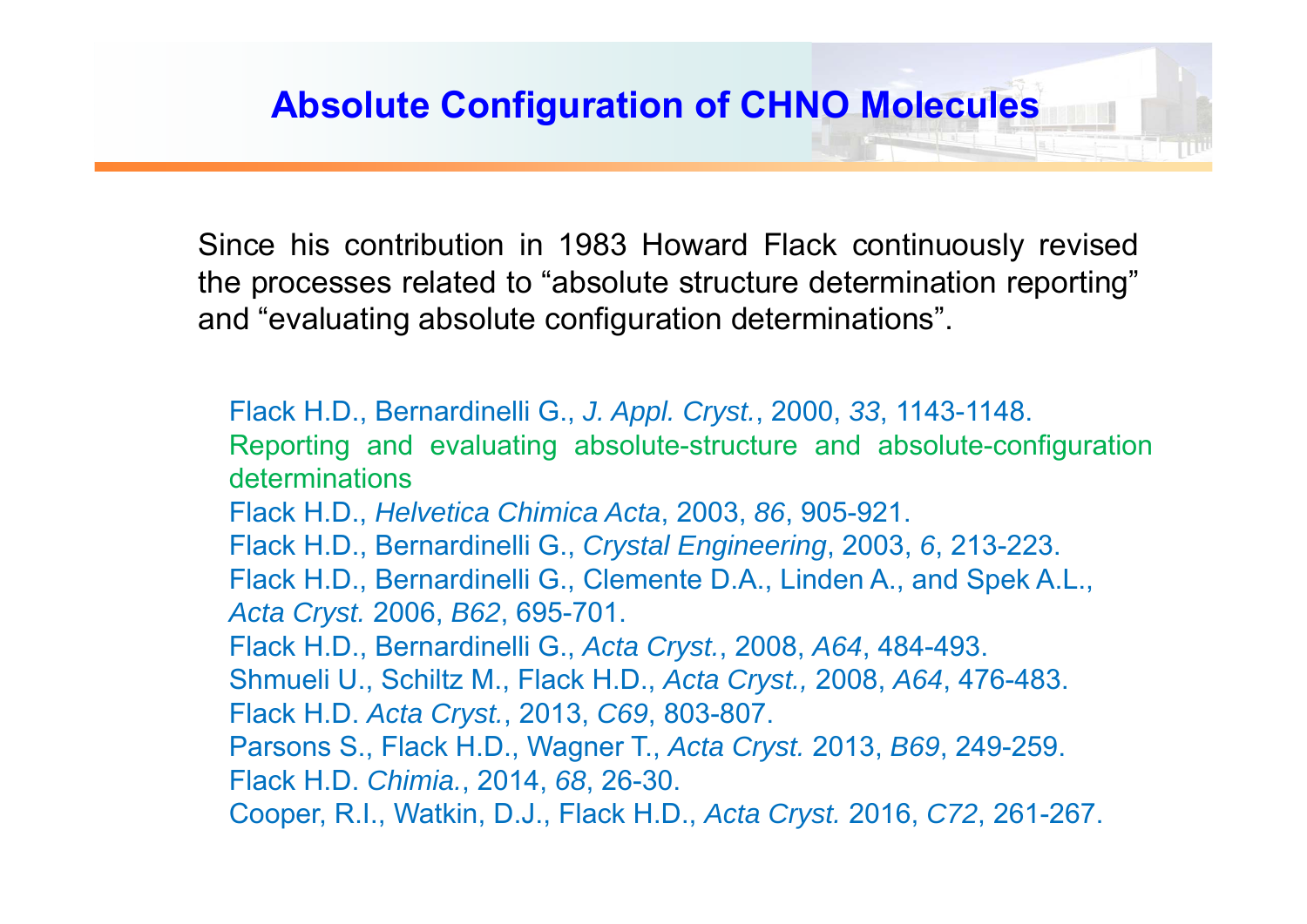#### **Basic problem: "Distinguishing power"**

**Low differences in the anomalous dispersion for C,N,O-atoms**

#### *Goal: Determination of the absolute configuration of chiral active pharmaceutical ingredients (APIs).*

#### **Approach:**

Validated method, which, specially from the point of view of a pharmaceutical company, makes the determination of the absolute configuration credible.

Take advantage and make profitable the state of the art of the evaluating and measuring techniques.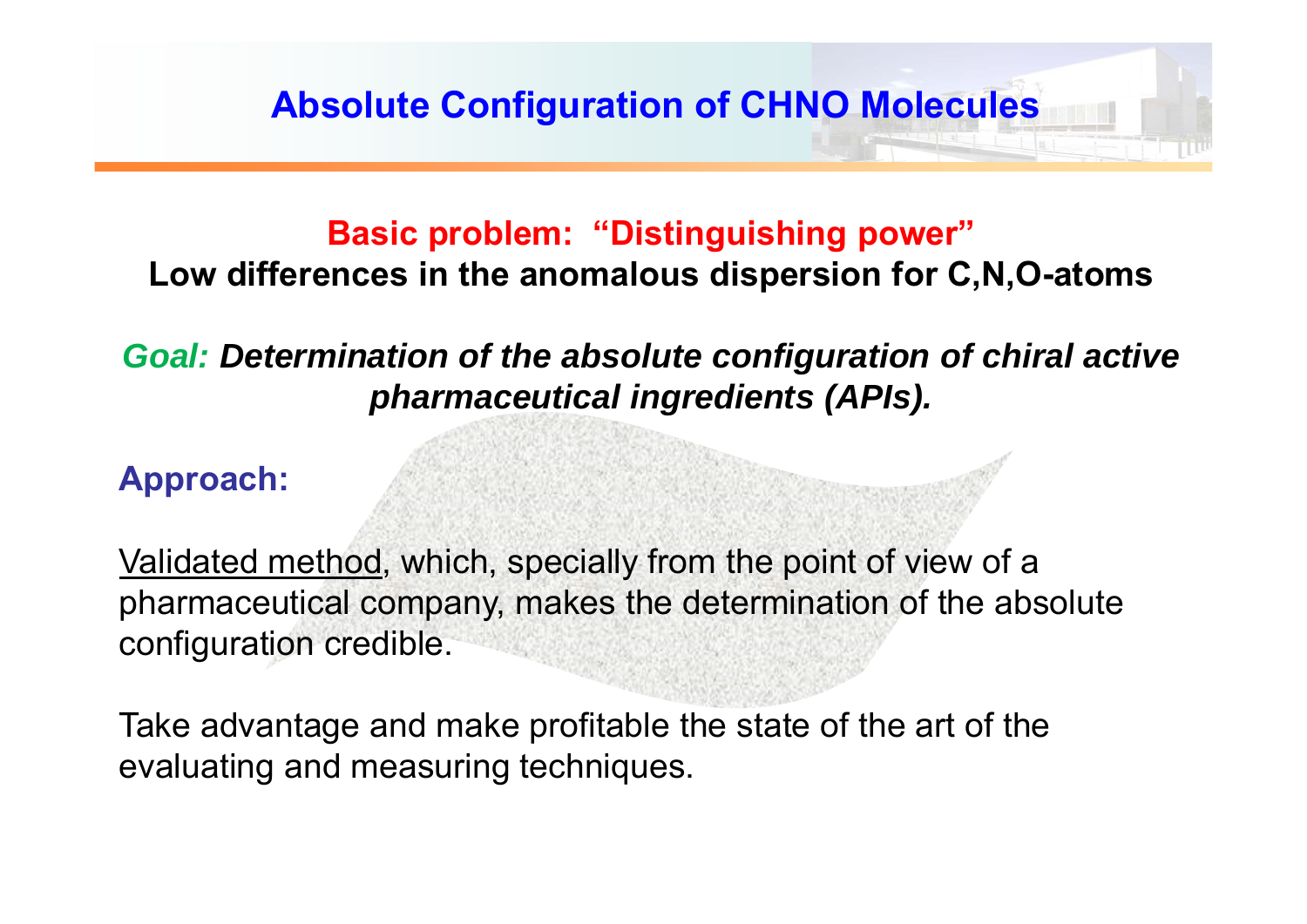## **Pre-conditions:**

● The measured crystal should be representative for the sample. In case of doubts HPLC and Optical rotation should be measured.

#### **Approach: Candidate samples**

**●** The analyzed standards and APIs are enantiopure compounds which are synthetically prepared or are natural products.

● Most of the APIs are well characterized and pure compounds.

● Normally they are available in enough quantity for crystallization.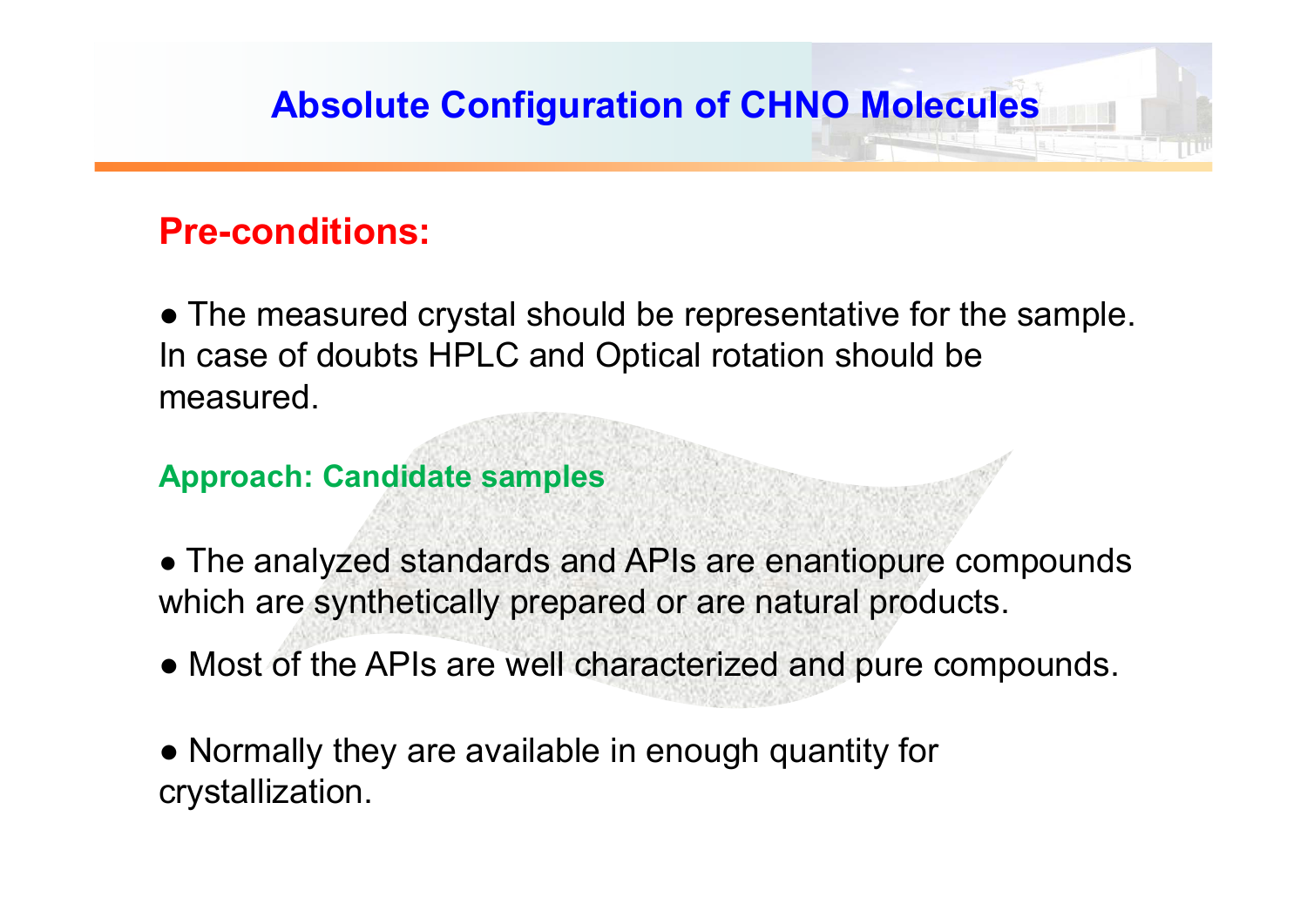### **Pre-conditions:**

**Crystals: Should be of good quality, representative for the sample and with a relatively large medium size according to the features of the device used (typically around 0.05 to 0.3 mm).**

This is a crucial point for the determination. The crystals obtained should be examined carefully and "singular" crystals should be rejected. If the sample is pure the main bulk of crystals should belong to the expected compound. In case of doubts more than one crystal should be analyzed.

Be **"very" suspicious** about a large and perfect single crystal surrounded only by small and different looking crystals!!!

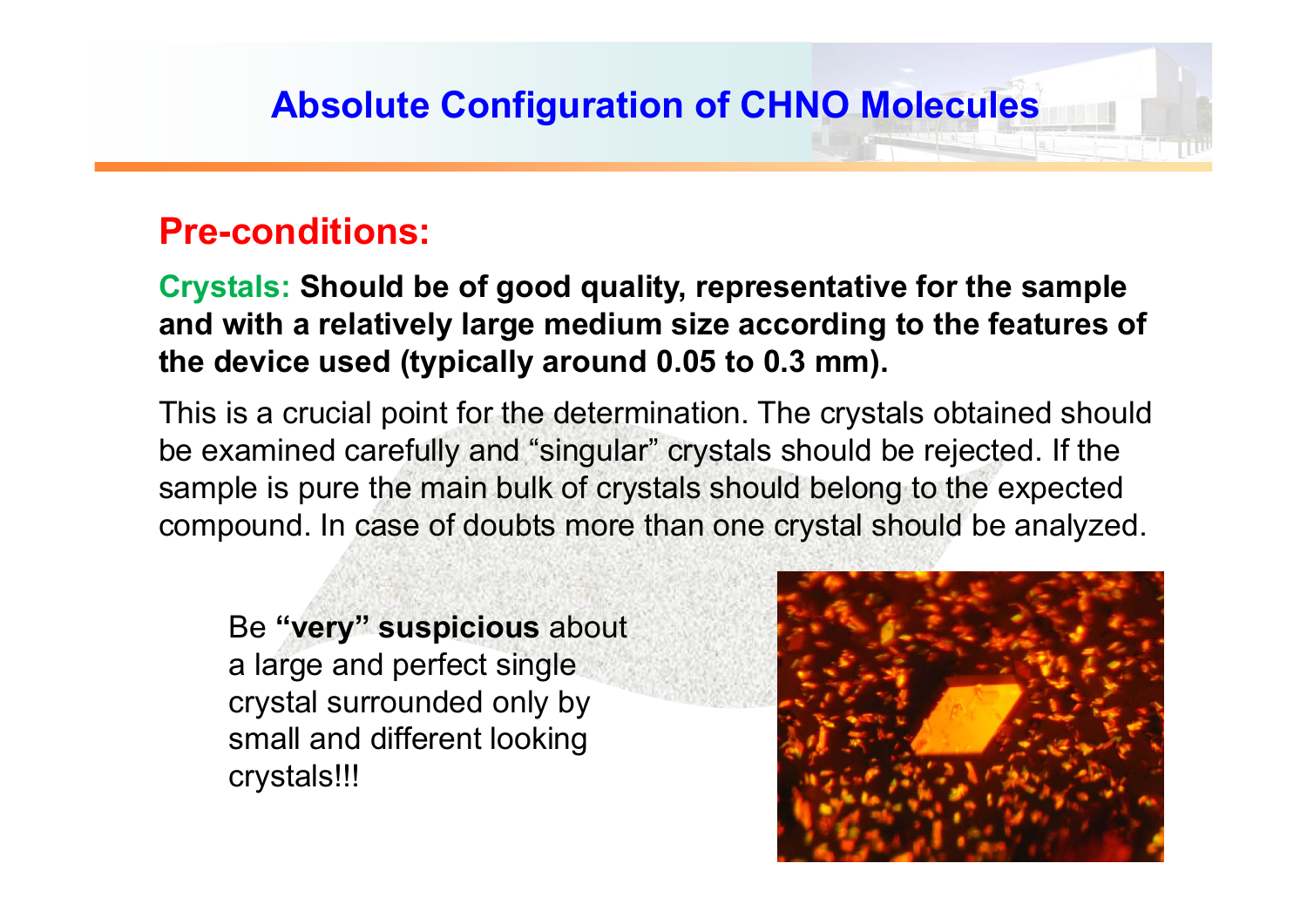#### **Pre-conditions:**

**Crystals: Should be of good quality, representative for the sample and with a relatively large medium size according to the features of the device used (typically around 0.05 to 0.3 mm).**

If the sample analyzed, for example, has **two chiral centers** and small amounts of the **diastereoisomer** can be present (<95%), optical rotation and HPLC experiments should be performed on the crystal measured. The presence of few crystals could indicate that the "possible more insoluble" wrong diastereoisomer has crystallized and the right one is still in solution or is amorphous.

*This is a real case which happened to us. After the optical rotation and HPLC experiments we could clear that we were crystallizing the minor present diastereoisomer of the API. We got only few crystals and the major component was still in solution.*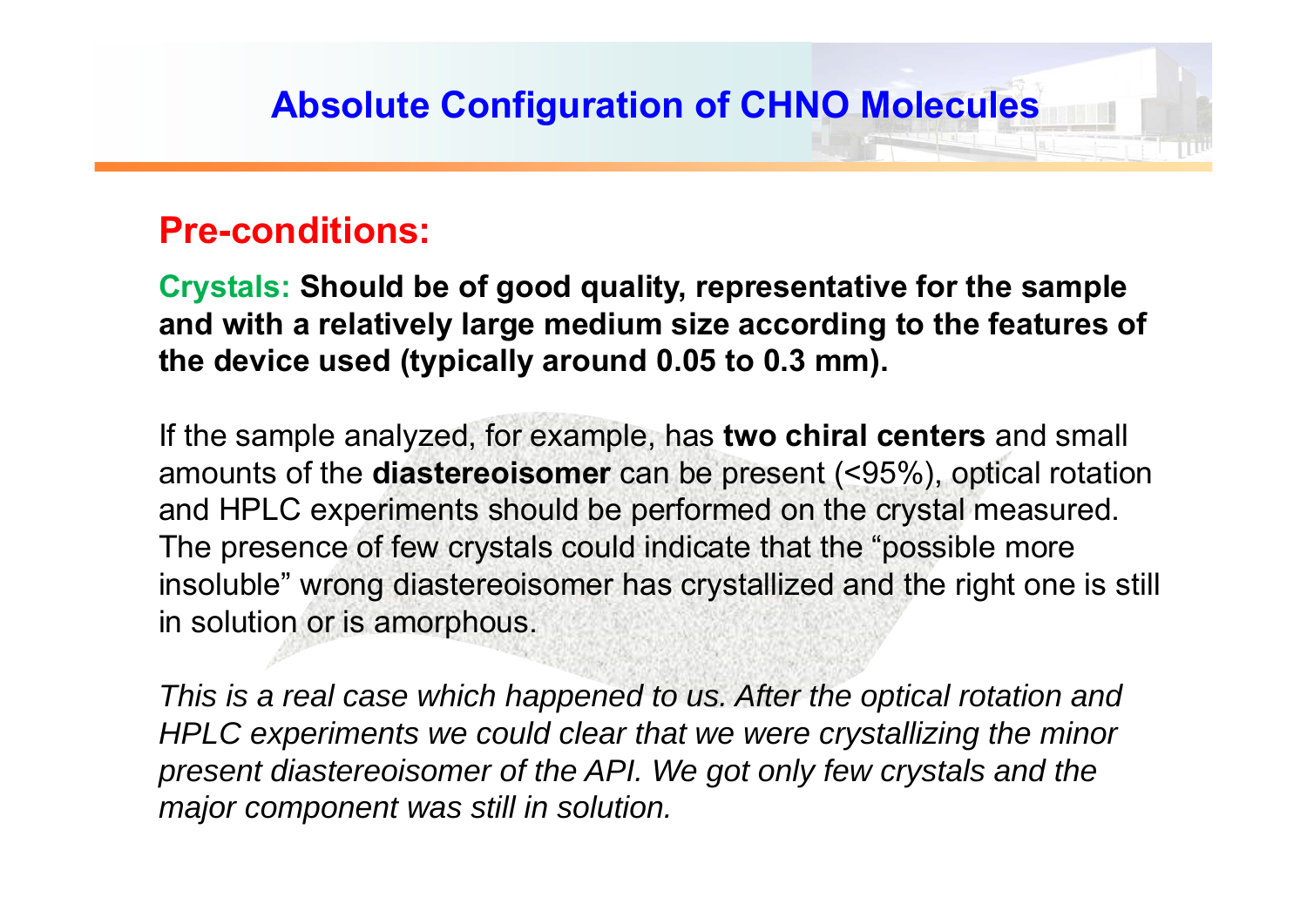#### **Pre-conditions:**

**Crystals: Should be of good quality, representative for the sample and with a relatively large medium size according to the features of the device used (typically around 0.05 to 0.3 mm).**

All measurements were performed trying to collect full data sets with high Friedel pair coverage. The redundancy should be around 4-5 (allowing a good absorption correction). The measurements should reach the maximum resolution of the devices used (Copper 0.82 Å, max.  $2\theta \sim 140^\circ$ and Molybdenum 0.39 Å, max.  $2\theta \sim 130^{\circ}$ ). The measurement time in all devices should the from 12 to 48 hours. Low temperature (100 K) should be used.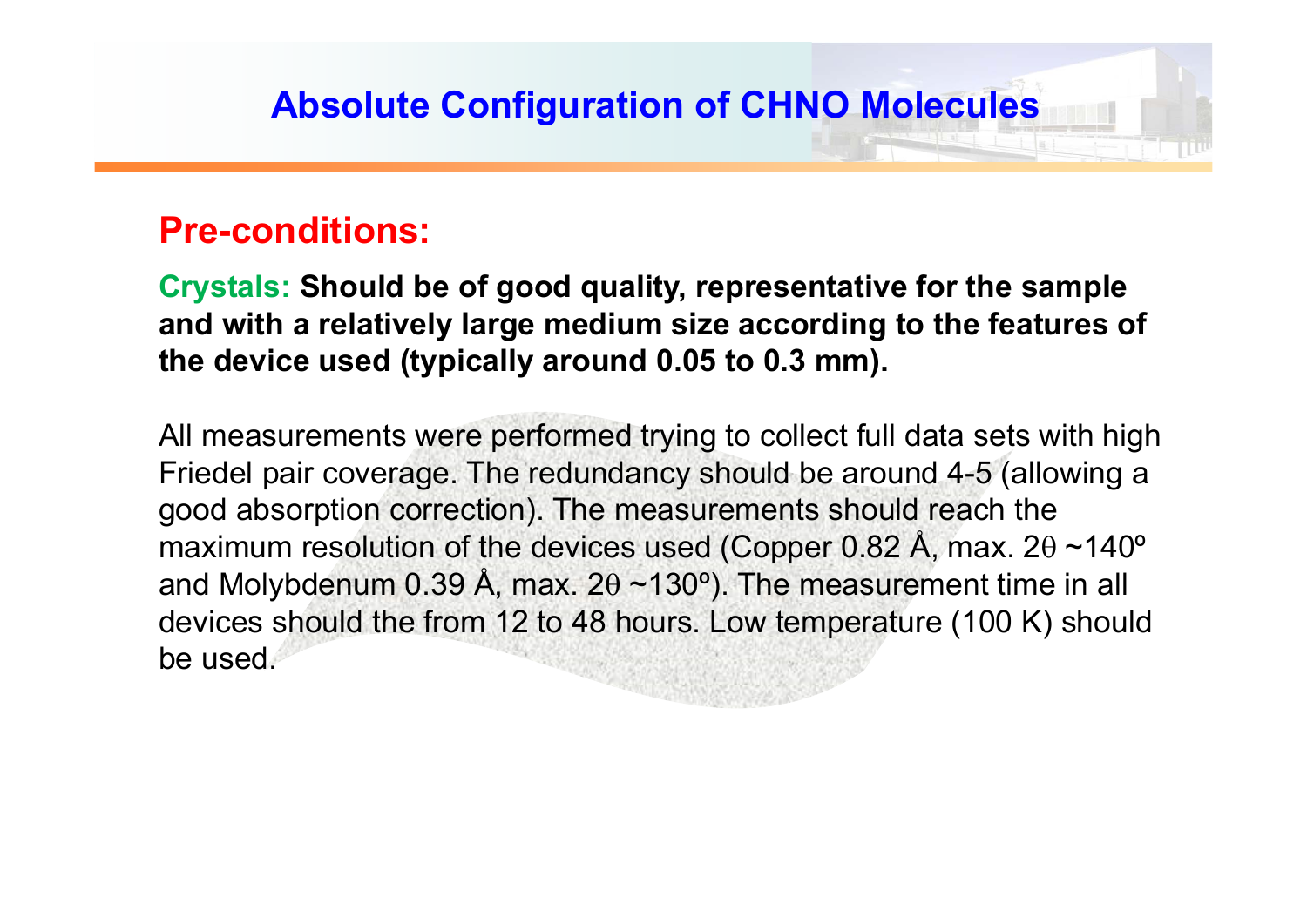# **Absolute Configuration of CHNO Molecules with Cu<sub>Ka</sub>**

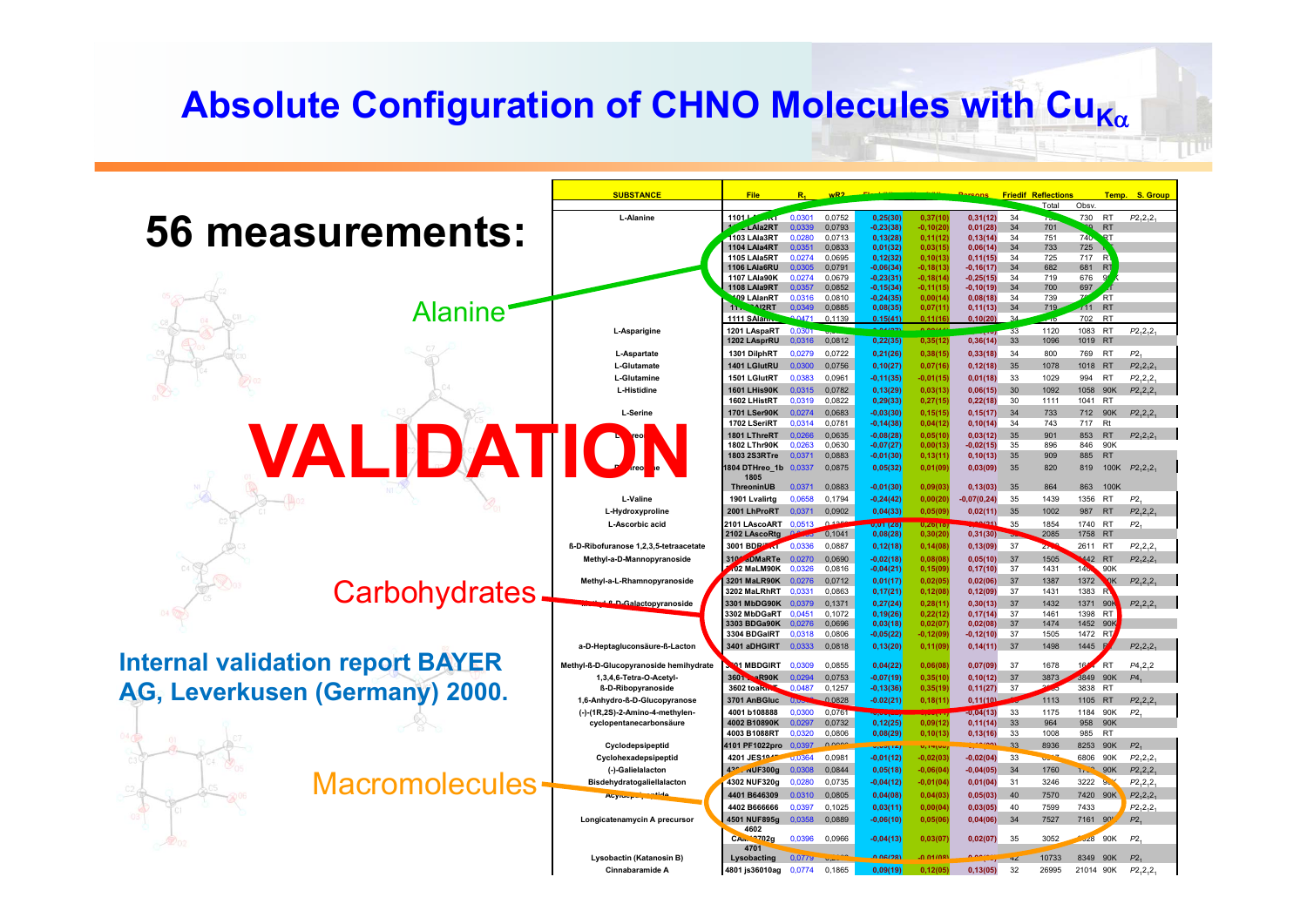# Absolute Configuration of CHNO Molecules with Cu<sub>Kα</sub>

# Measurements of L-Alanine with Cu<sub>ka</sub>-Radiation

#### Smallest molecule with only 6 atoms **Crystal 4 Crystal 4 Crystal 4**



| <b>File</b>         | R <sub>4</sub> | wR2    | Flack(U)    | Hooft(U)    | <b>Parsons</b> |    | <b>Friedif Reflections</b> |       | <b>Temp</b> | <b>S. Group</b> | <b>Chiralität</b> |
|---------------------|----------------|--------|-------------|-------------|----------------|----|----------------------------|-------|-------------|-----------------|-------------------|
|                     |                |        |             |             |                |    | Total                      | Obsv. |             |                 |                   |
| 1102 LAIa2RT        | 0,0339         | 0,0793 | $-0,23(38)$ | $-0,10(20)$ | 0,01(28)       | 34 | 701                        | 669   | <b>RT</b>   | $P2_12_12_1$    | S2                |
| 1103 LAIa3RT        | 0,0280         | 0,0713 | 0,13(28)    | 0,11(12)    | 0,13(14)       | 34 | 751                        | 740   | <b>RT</b>   |                 | S <sub>2</sub>    |
| 1104 LAIa4RT        | 0,0351         | 0,0833 | 0,01(32)    | 0,03(15)    | 0,06(14)       | 34 | 733                        | 725   | <b>RT</b>   |                 | S <sub>2</sub>    |
| 1105 LAIa5RT        | 0,0274         | 0,0695 | 0,12(32)    | 0,10(13)    | 0,11(15)       | 34 | 725                        | 717   | <b>RT</b>   |                 | S2                |
| 1106 LAIa6RU        | 0,0305         | 0,0791 | $-0,06(34)$ | $-0,18(13)$ | $-0,16(17)$    | 34 | 682                        | 681   | <b>RT</b>   |                 | S2                |
| <b>1107 LAIa90K</b> | 0,0274         | 0,0679 | $-0,23(31)$ | $-0,18(14)$ | $-0,25(15)$    | 34 | 719                        | 676   | 90K         |                 | S2                |
| 1108 LAIa9RT        | 0,0357         | 0,0852 | $-0,15(34)$ | $-0,11(15)$ | $-0,10(19)$    | 34 | 700                        | 697   | <b>RT</b>   |                 | S <sub>2</sub>    |
| 1109 LAIanRT        | 0,0316         | 0,0810 | $-0,24(35)$ | 0,00(14)    | 0,08(18)       | 34 | 739                        | 706   | <b>RT</b>   |                 | S2                |
| <b>1110 SAI2RT</b>  | 0,0349         | 0,0885 | 0,08(35)    | 0,07(11)    | 0,11(13)       | 34 | 719                        | 711   | <b>RT</b>   |                 | S2                |
| 1111 SAlanRT        | 0,0471         | 0,1139 | 0.15(41)    | 0,11(16)    | 0,10(20)       | 34 | 716                        | 702   | <b>RT</b>   |                 | S2                |

**All the samples measured are corresponding to the correct inversion twin. The standard uncertainties for the classical Flack parameter are around 0.3, far away from the limit (0.08) set for the Enantiopure-sufficient inversion-distinguishing power. In the case of Hooft and Parsons the standard uncertainties are around 0.15.**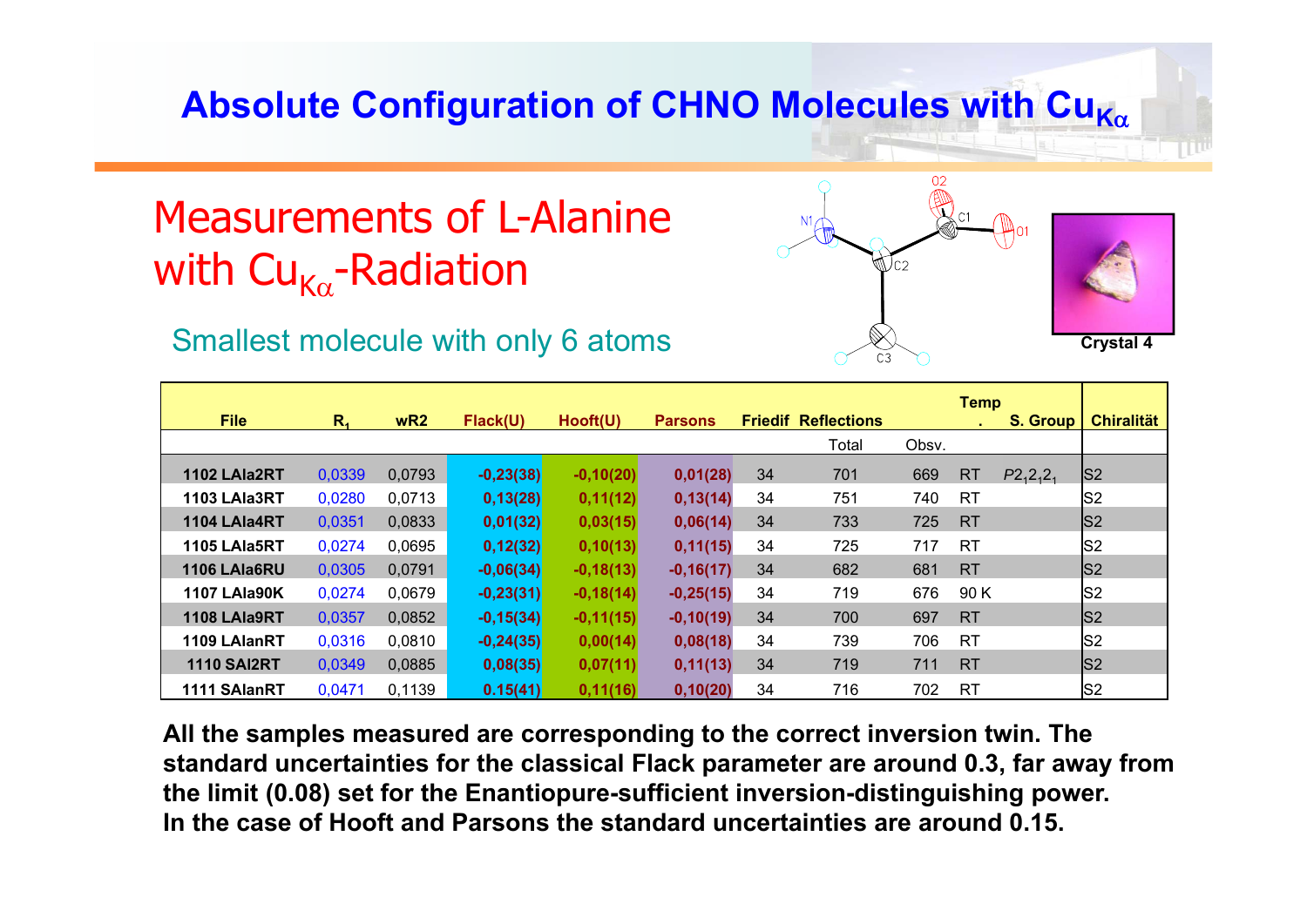# Absolute Configuration of CHNO Molecules with Cu<sub>Kα</sub>

# Measurements of L-Alanine with Cu<sub>ka</sub>-Radiation

#### Smallest molecule with only 6 atoms **Crystal 4 Crystal 4**



|                     |         |        |             |             |                |    |                            |       | <b>Temp</b> |          |                   |
|---------------------|---------|--------|-------------|-------------|----------------|----|----------------------------|-------|-------------|----------|-------------------|
| <b>File</b>         | $R_{4}$ | wR2    | Flack(U)    | Hooft(U)    | <b>Parsons</b> |    | <b>Friedif Reflections</b> |       |             | S. Group | <b>Chiralität</b> |
|                     |         |        |             |             |                |    | Total                      | Obsv. |             |          |                   |
| 1102 LAIa2RT        | 0,0339  | 0,0793 | $-0,23(38)$ | $-0,10(20)$ | 0,01(28)       | 34 | 701                        | 669   | <b>RT</b>   | P2,2,2,2 | S2                |
| 1103 LAIa3RT        | 0,0280  | 0,0713 | 0,13(28)    | 0,11(12)    | 0,13(14)       | 34 | 751                        | 740   | <b>RT</b>   |          | S <sub>2</sub>    |
| 1104 LAIa4RT        | 0,0351  | 0,0833 | 0,01(32)    | 0,03(15)    | 0,06(14)       | 34 | 733                        | 725   | <b>RT</b>   |          | S2                |
| 1105 LAIa5RT        | 0,0274  | 0,0695 | 0,12(32)    | 0,10(13)    | 0,11(15)       | 34 | 725                        | 717   | <b>RT</b>   |          | S2                |
| 1106 LAIa6RU        | 0,0305  | 0,0791 | $-0,06(34)$ | $-0,18(13)$ | $-0,16(17)$    | 34 | 682                        | 681   | <b>RT</b>   |          | S2                |
| <b>1107 LAIa90K</b> | 0,0274  | 0.0679 | $-0,23(31)$ | $-0,18(14)$ | $-0,25(15)$    | 34 | 719                        | 676   | 90 K        |          | S <sub>2</sub>    |
| 1108 LAIa9RT        | 0,0357  | 0,0852 | $-0,15(34)$ | $-0,11(15)$ | $-0,10(19)$    | 34 | 700                        | 697   | <b>RT</b>   |          | S <sub>2</sub>    |
| 1109 LAIanRT        | 0,0316  | 0,0810 | $-0,24(35)$ | 0,00(14)    | 0,08(18)       | 34 | 739                        | 706   | <b>RT</b>   |          | S <sub>2</sub>    |
| <b>1110 SAI2RT</b>  | 0,0349  | 0,0885 | 0,08(35)    | 0,07(11)    | 0,11(13)       | 34 | 719                        | 711   | <b>RT</b>   |          | S2                |
| 1111 SAlanRT        | 0,0471  | 0.1139 | 0.15(41)    | 0,11(16)    | 0,10(20)       | 34 | 716                        | 702   | <b>RT</b>   |          | S <sub>2</sub>    |

**One option to improve the absolute structure determination is to measure more than one crystal and calculate the mean value of the x,y,z parameters and its standard uncertainties.**

#### **Mean values for Alanine**

**Flack: 0.02(12) Hooft: 0.00(0.06) Parsons: 0.04(0.07)**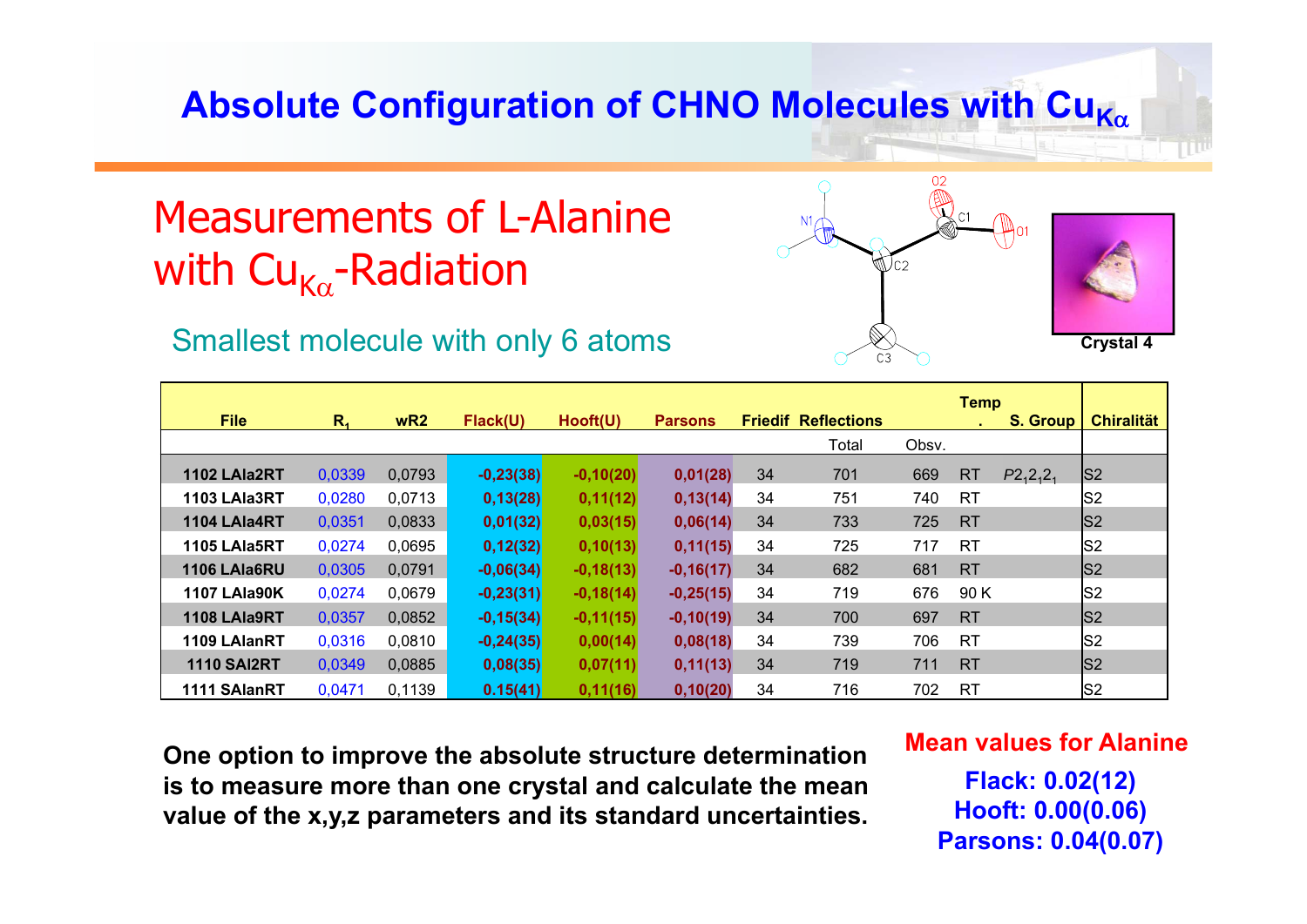# Quirality with Cu $_{\mathsf{K}\alpha}$  radiation

(–)-Galiellalactone



**Absolute configuration:**

4S, 5aR, 7aR, 7bS



**•** F. Nussbaum, R. Hanke, T. Fahrig, J. Benet-Buchholz; *Eur. J. Org. Chem. 2004, 2783-2790.*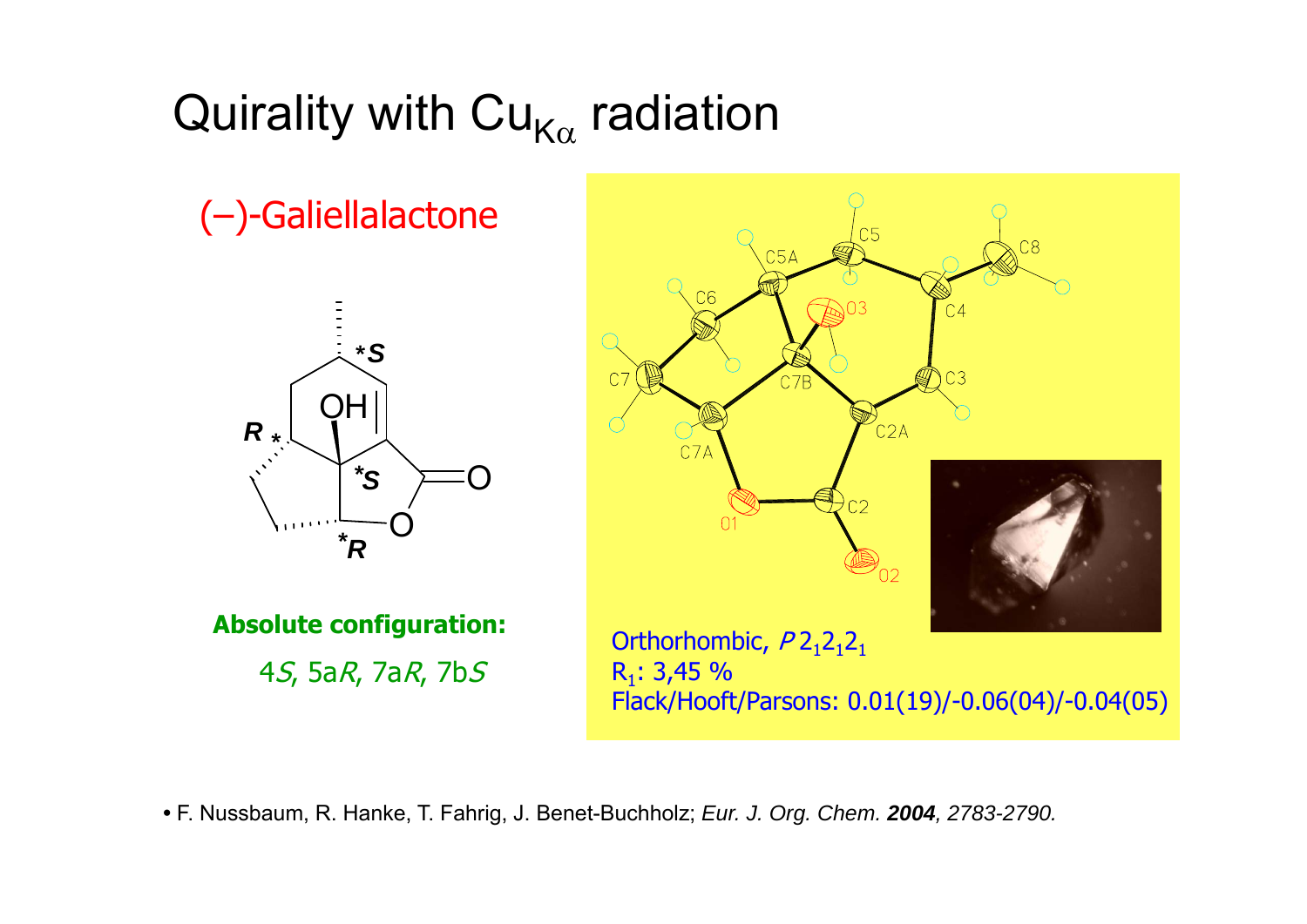# Quirality with Cu $_{\mathsf{K}\alpha}$  radiation

Bisdehydrogaliellalactone





#### **Absolute configuration:**

2a`*S*, 5a`*R*, 7a`*R*, 4*R*, 7b`*S*, 5a R, 7a R, 7b S

Orthorhombic,  $P2_12_12_1$  $R_1: 3,45 %$ Flack/Hooft/Parsons: -0.04(13)/-0.01(04)/0.01(04)

**•** F. Nussbaum, R. Hanke, T. Fahrig, J. Benet-Buchholz; *Eur. J. Org. Chem. 2004, 2783-2790.*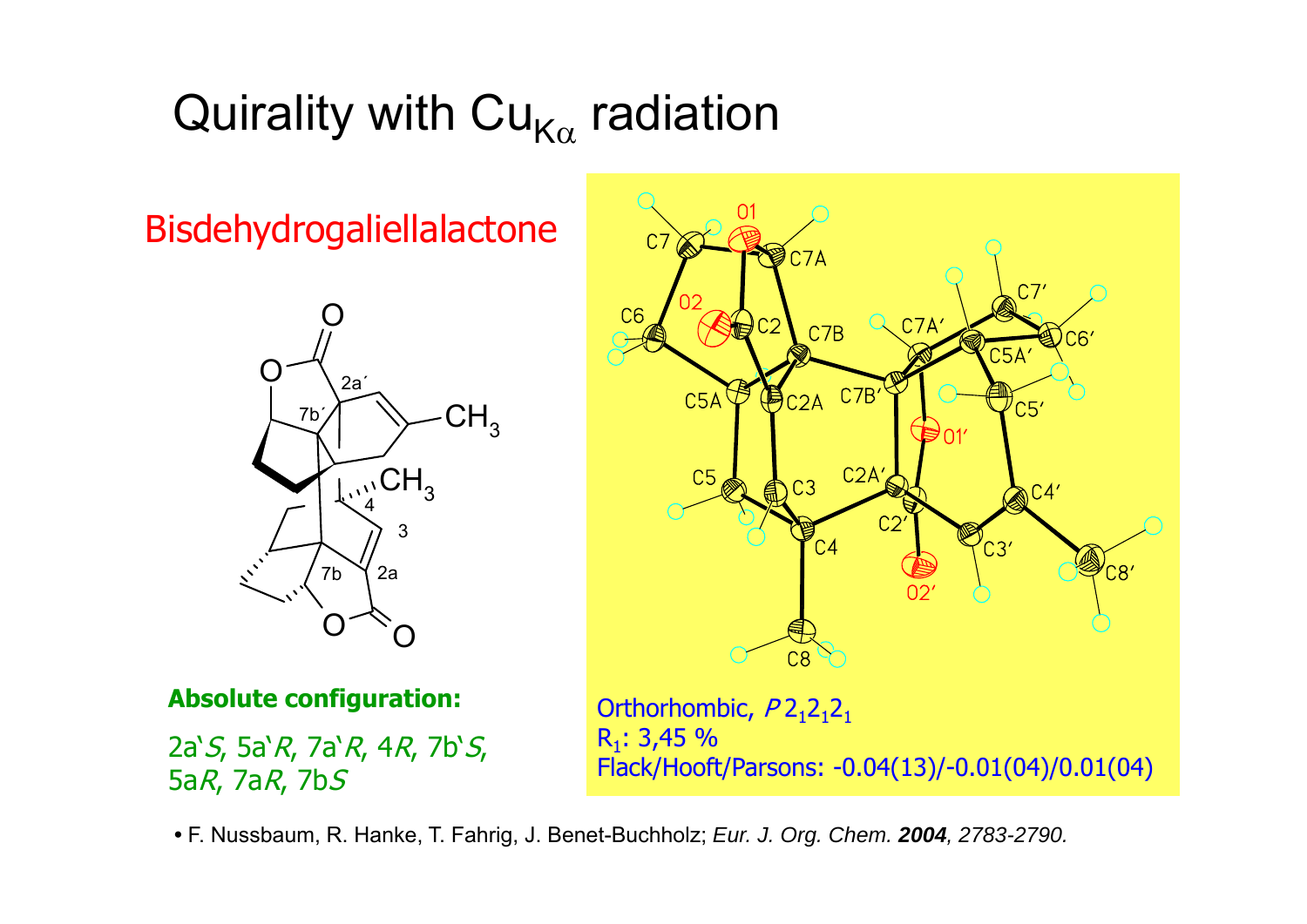# Quirality with Mo $_{\mathsf{K}\alpha}$  radiation

Bisdehydrogaliellalactone





**•** F. Nussbaum, R. Hanke, T. Fahrig, J. Benet-Buchholz; *Eur. J. Org. Chem. 2004, 2783-2790.*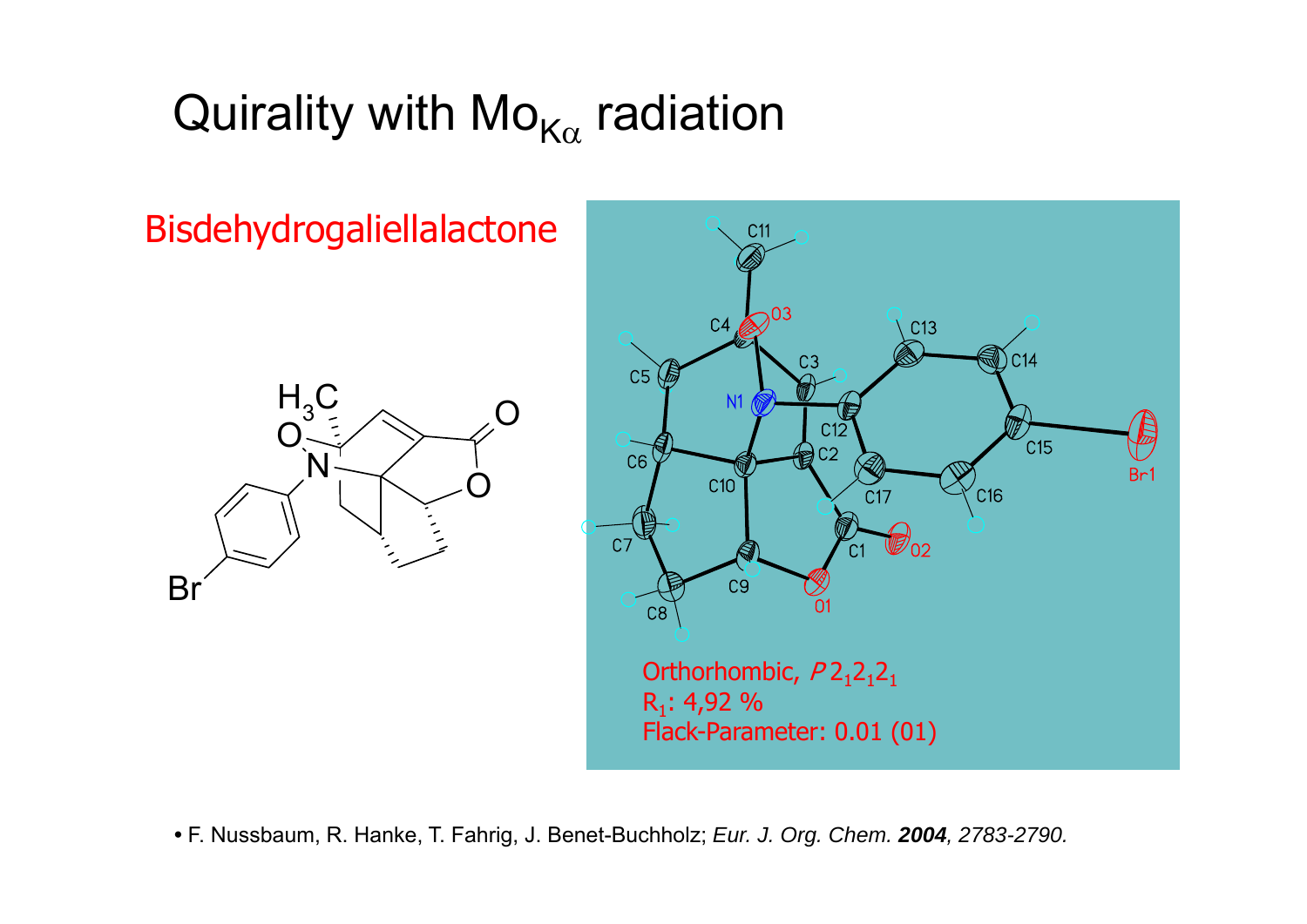# Absolute Configuration of CHNO Molecules with Mo<sub>Kα</sub>

|                                                                                    | Compound                                  |                                        |                |                |            | Sample Friedif <sub>stat</sub> N <sub>ind</sub> (I>4 $\sigma$ ) Redundancy Space Group $R_1(1>4\sigma)$ x (Flack) |                  |                         |                       | v (Hooft) z (Parsons) |
|------------------------------------------------------------------------------------|-------------------------------------------|----------------------------------------|----------------|----------------|------------|-------------------------------------------------------------------------------------------------------------------|------------------|-------------------------|-----------------------|-----------------------|
|                                                                                    | L-Alanine                                 | 5001 <sup>a</sup>                      |                | 9200           | 4.D        | $PZ_1Z_1Z_1$                                                                                                      | <b>U.UZ04</b>    | שוטישים                 |                       | 0.06(8)               |
| <b>45 measurements:</b>                                                            |                                           | 5002 <sup>a</sup>                      | 6.5            | 6393           | 5.6        | $P2_12_12_1$                                                                                                      | 0.0299           | $-0.07(29)$             | - 0.09(9              | $-0.55(10)$           |
|                                                                                    |                                           | 5006 <sup>a</sup>                      | 6.5            | 6549           | 5.1        | $P2_12_12_1$                                                                                                      | 0.0196           | 0.05(22)                | $-0.02(5)$            | 0.02(3)               |
|                                                                                    |                                           | 500 <sub>o</sub>                       |                | 6172           | 4.8        | $P212121$                                                                                                         | 0.0238           | 0.02(22)                |                       | $-0.01(4)$            |
| Alanine                                                                            | L-Serin<br>D-Threonine                    | 5101 <sup>a</sup><br>5201 <sup>a</sup> | 6.5<br>6.7     | 7308<br>8832   | 5.2<br>52  | $PZ_1Z_1Z_1$                                                                                                      | 0.0270<br>0.0210 | 0.03(28)<br>0.12(22)    | 0.05(5)               | 0.07(5)               |
|                                                                                    |                                           | 5202 <sup>a</sup>                      | 6.7            | თაშ            | 5.2        | $P2_12_12_1$                                                                                                      | 0.0202           |                         | 0.04(5)<br>$-0.03(6)$ | 0.05(5)<br>$-0.03(5)$ |
|                                                                                    |                                           | 5203 <sup>a</sup>                      |                | 8124           | 5.8        | $P2_12_12_1$                                                                                                      | 0.0219           | 0.01(24)                |                       | 0.07(6)               |
|                                                                                    |                                           |                                        | 6.7            | 8324           | 11.6       | $P2_12_12_1$                                                                                                      | 0.0221           | 0.03(24)                | 0.02(                 | 0.02(6)               |
|                                                                                    |                                           | $5205$ <sup>1,a</sup>                  | 6.7            | 7711           | 3.7        | $P2_12_12_1$                                                                                                      | 0.0266           | 0.02(29)                | 0.00(9)               | 1(10)                 |
|                                                                                    |                                           | $5206$ <sup>1,a</sup>                  | 6.7            | 6401           | 3.2        | $P2_12_12_1$                                                                                                      | 0.0237           | 0.29(32)                | 0.10(7)               | 0.1                   |
| <b>Threonine</b>                                                                   |                                           | 5212 <sup>b</sup>                      | 6.7            | 8758           | 5.7        | $P2_12_12_1$                                                                                                      | 0.0241           | 0.08(26)                | 0.01(9)               | $-0.01($              |
|                                                                                    |                                           | 5213 <sup>a</sup>                      | 6.7            | 8952           | 5.9        | $P2_12_12_1$                                                                                                      | 0.0196           | $-0.12(19)$             | $-0.03(5)$            | $-0.03$               |
|                                                                                    |                                           | 5214 <sup>b</sup>                      | 6.7            | 8883           | 5.9        | $P2_12_12_1$                                                                                                      | 0.0231           | 0.09(24)                | 0.06(7)               | 0.0                   |
|                                                                                    |                                           | 5215 $^{\circ}$                        | 6.7<br>6.7     | 9543<br>8257   | 8.2<br>5.2 | $P2_12_12_1$<br>$P2_12_12_1$                                                                                      | 0.0223<br>0.0190 | 0.00(21)<br>0.01(22)    | $-0.02(5)$<br>0.00(   | 3(5)<br>0.01(3)       |
|                                                                                    | L-Threonine                               | 5210                                   | 6.7            | 8473           | 5.6        | $P2_12_12_1$                                                                                                      | 0.0223           | 0.11(23)                | 0 <sub>0</sub>        | 0.09(3)               |
|                                                                                    |                                           | 5211 <sup>a</sup>                      | 6.7            | 8060           | 2.6        | $P2_12_12_1$                                                                                                      | 0.0235           | 0.0749                  | 0.05(8)               | 0.05(8)               |
|                                                                                    | $\frac{1}{\alpha}$                        | 5301 <sup>a</sup>                      | 6.5            | 8254           |            |                                                                                                                   |                  | 0.06(23)                | 0.02(9)               | $-0.01(8)$            |
| <b>VALIDAT:</b>                                                                    |                                           | 5401 <sup>a</sup>                      | 6.8            | 9535           | 5.2        | $P2_12_12_1$                                                                                                      | 0.0230           | 0.06(26)                | 0.03(3)               | 0.03(3)               |
|                                                                                    |                                           | 5402 <sup>a</sup>                      | 6.8            | 9311           | 11.5       | $P2_12_12_1$                                                                                                      | 0.0239           | 0.07(26)                | 0.05(3)               | 0.06(3)               |
|                                                                                    | L-Glutamine                               | 5501 <sup>a</sup>                      | 6.7            | 9418           | 5.2        | $P2_12_12_1$                                                                                                      | 0.0205           | 0.15(20)                | 0.07(5)               | 0.08(5)               |
|                                                                                    | L-Histidine                               | 5602 <sup>a</sup>                      | 5.7            | 10624          | 5.1        | $P2_12_12_1$                                                                                                      | 0.0299           | 0.14(40)                | 0.07(7)               | 0.09(6)               |
|                                                                                    |                                           | 5603 <sup>a</sup><br>5604 <sup>a</sup> | 5.7<br>5.7     | 10721<br>11241 | 5.0<br>5.1 | $P2_12_12_1$                                                                                                      | 0.0360<br>0.0314 | $-0.10(45)$<br>0.09(42) | 0.08(8)<br>0.01(7)    | 0.08(11)<br>0.00(7)   |
| E.C. Escudero-Adán*, J. Benet-                                                     | L-Valin                                   | 5701 <sup>a</sup>                      | 6.6            | 18138          | 2.5        | $P2_12_12_1$<br>P2 <sub>1</sub>                                                                                   | 0.0295           | 0.11(19)                | 0.10(9)               | 0.12(8)               |
|                                                                                    | L-Isoleucine                              | 5801 <sup>a</sup>                      | 6.4            | 19689          | 2.6        | P2 <sub>1</sub>                                                                                                   | 0.0315           | $-0.20(20)$             | $-0.05(9)$            | $-0.04(8)$            |
| <b>Buchholz<sup>*</sup>, P. Ballester; Acta Cryst. Methyl-a-L-rhamnopyranoside</b> |                                           | 6001 <sup>a</sup>                      | 7.1            | 13300          | 5.3        | $P2_12_12_1$                                                                                                      | 0.0217           | 0.08(16)                | $-0.05(5)$            | $-0.04(4)$            |
|                                                                                    |                                           | 6002 <sup>a</sup>                      |                | 12004          | 5.3        | $P2_12_12_1$                                                                                                      | 0.0233           | 0.03(17)                | 0.27(4)               | 0.07(4)               |
| (2014) B70, 660-668.                                                               |                                           | 6003 <sup>a</sup>                      | 7.1            | 11628          | 5.5        | $P2_12_12_1$                                                                                                      | 0.0238           | 0.14(18)                | 0.11(4)               | 0.11(4)               |
|                                                                                    | Methyl-α-D-mannopyranoside                | $61 J1^a$                              | $\overline{7}$ | 13431          | 4.9        | $P2_12_12_1$                                                                                                      | 0.0208           | $-0.08(17)$             | $-0.06(4)$            | $-0.07(3)$            |
|                                                                                    | Methyl-α-D-glucopyranoside                | 6201 <sup>a</sup>                      | $\overline{7}$ | 13732          | 5.2        | $P2_12_12_1$                                                                                                      | 0.0239           | 0.03(18)                | 0.02(4)               | 0.02(4)               |
|                                                                                    |                                           | 6202 <sup>a</sup>                      | $\overline{7}$ | 13666          | 5.2        | $P2_12_12_1$                                                                                                      | 0.0273           | 0.07(21)                | 0.02(6)               | 0.00(6)               |
| <b>Carbohydrates</b>                                                               | ß-D-Galactose pentaacetate                | 6301 <sup>a</sup>                      | $\overline{7}$ | 24645          | 5.2        | $P2_12_12_1$                                                                                                      | 0.0367           | $-0.04(21)$             | 0.01(5)               | 0.03(6)               |
|                                                                                    | ß-D-Lactose monohydrate                   | 6401 <sup>a</sup>                      | 6.9            | 23466          | 2.6        | P2 <sub>1</sub>                                                                                                   | 0.0347           | $-0.02(22)$             | $-0.02(5)$            | 0.01(5)               |
|                                                                                    | α-D-qlucopγranosγl-(1→2)-β-D <sup>!</sup> | 6501 <sup>a</sup>                      | 6.9            | 20204          | 2.4        | P2 <sub>1</sub>                                                                                                   | 0.0198           | $-0.06(12)$             | 0.03(5)               | $-0.01(5)$            |
|                                                                                    | fructofuranoside                          | 6502 <sup>a</sup><br>503 <sup>a</sup>  | 6.9<br>6.9     | 20110<br>21902 | 2.9<br>2.6 | P2 <sub>1</sub><br>P2 <sub>1</sub>                                                                                | 0.0197<br>0.0207 | 0.04(11)<br>$-0.09(12)$ | 0.05(4)<br>$-0.04(4)$ | 0.06(3)<br>$-0.4(5)$  |
|                                                                                    |                                           | 650-                                   | 6.9            | 20599          | 4.7        | P2 <sub>1</sub>                                                                                                   | 0.0190           | 0.04(11)                | 0.04(3)               | 0.05(3)               |
|                                                                                    |                                           | 6507                                   | 6.9            | 9994           | 1.2        | P2 <sub>1</sub>                                                                                                   | 0.0239           | $-0.20(20)$             | 0.07/9                | 0.04(8)               |
|                                                                                    | ß-D-Maltose octaacetate                   | 6601                                   | $\tau$         | 40462          | 4.8        | $P2_12_12_1$                                                                                                      | 0.0629           | 0.02(33)                | $-0.03(8)$            | 0.04(10)              |
|                                                                                    | <b>B-D-Allose</b>                         | 6802 <sup>a</sup>                      | 6.9            | <b>YOZ.</b>    | 66         | $P2_12_12_1$                                                                                                      | 0.0267           | $-1/25$                 | $-0.08(8)$            | $-0.04(8)$            |
|                                                                                    | L-Tartaric acid                           | 7001 <sup>a</sup>                      | 6.3            | 8734           | 2.5        | $PZ_1$                                                                                                            | 0.0225           | 0.04(20)                | 0.02(8)               | 0.04(10)              |
|                                                                                    | $C_{15}H_{26}O_2$ (Carreras et. al. 2014) | 7701 <sup>a</sup>                      | 5.6            | 26783          | 3.1        | $P2_12_12$                                                                                                        | 0.0393           | $-0.01(32)$             | $-0.02(10)$           | $-0.04(11)$           |
|                                                                                    | $C_{11}H_{14}O_6$ (Nieto et. al. 2005)    | 7801ª                                  | $\overline{7}$ | 14435          | 3.8        | $P2_12_12_1$                                                                                                      | 0.0364           | 0.09(31)                | $-0.02(8)$            | $-0.04(7)$            |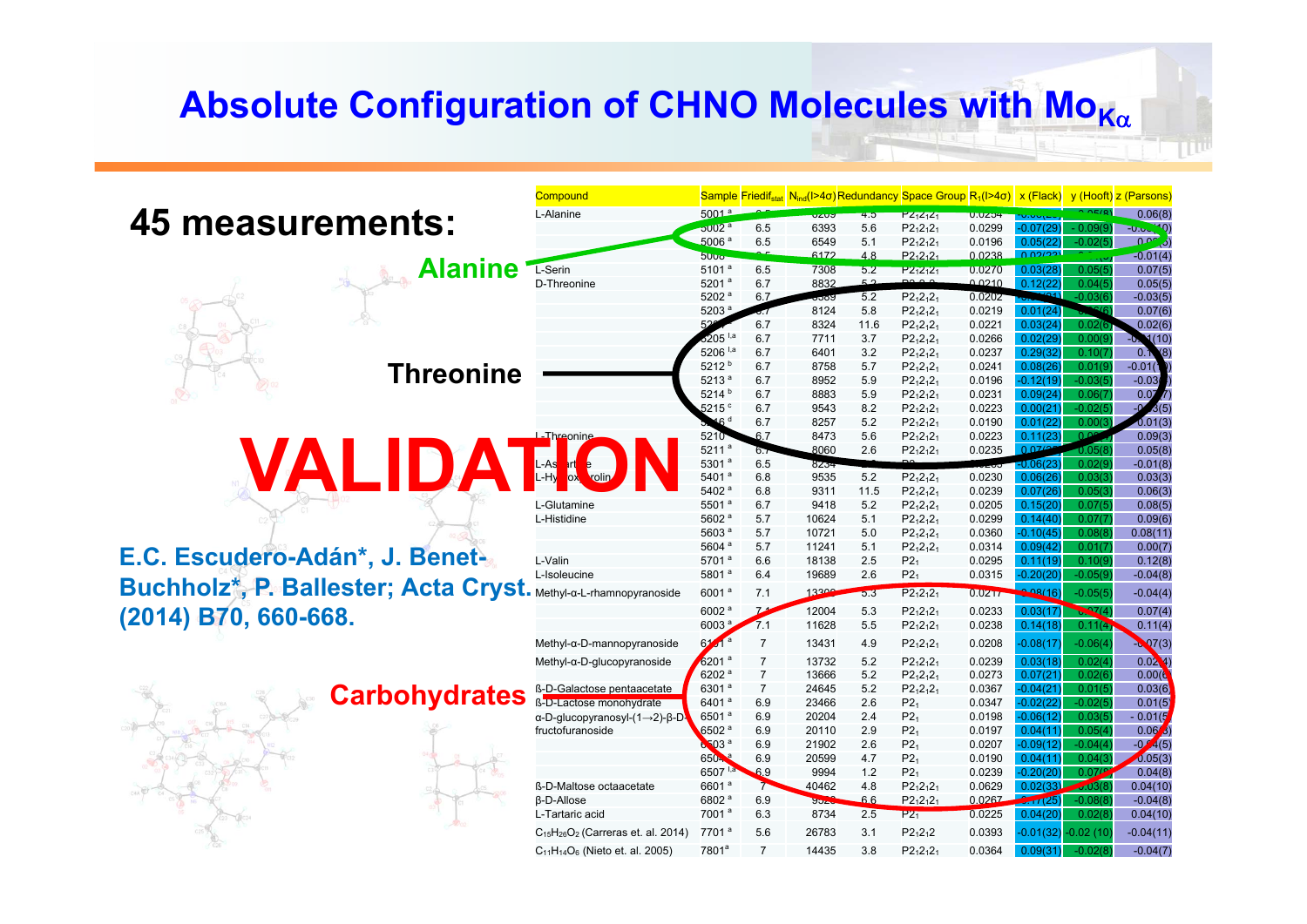In contrast to the general opinion, we postulated that the determination of the absolute structure by using **Mo K radiation** is possible since:

- a)  $\;$  The number of reflections that can be collected using Mo $_{\mathsf{K}\alpha}$  radiation is ten times larger than using Cu<sub>Κα</sub> radiation for the same 2θ range without massive increment on data acquisition time. Consequently, the limitation of the weaker resonant scattering of Mo $_{\mathsf{K}\alpha}$  radiation can be compensated by a **substantial increase in the number of reflections**.
- b) Because of that the effect of the **resonant scattering is angle independent**, the **relative contribution** to the intensity differences  $\boldsymbol{\mathsf{increase}}$  at very high resolution accessible with  $\boldsymbol{\mathsf{Mo}}_{\mathsf{K}\alpha}$  radiation (specially measuring at low temperature).

1) E.C. Escudero-Adán, J. Benet-Buchholz, P. Ballester; Acta Cryst. (2014) B70, 660-668.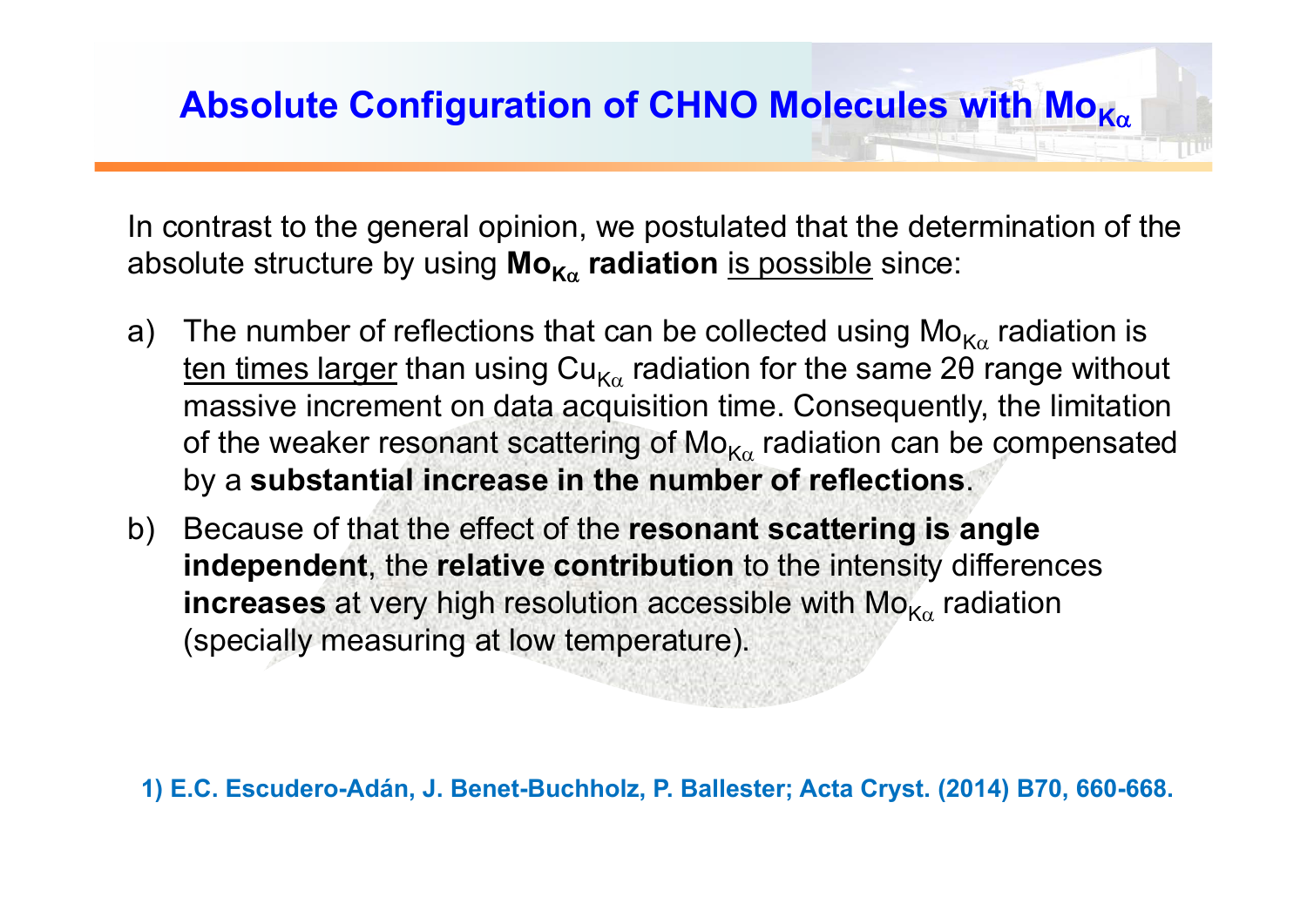# Absolute Configuration of CHNO Molecules with Μο<sub>Κα</sub>

# Measurements of L-Alaninewith Mo<sub>ka</sub>-Radiation



Smallest molecule with only 6 atoms

|           |                   |     |      |     | Compound Sample Friedif <sub>stat</sub> N <sub>ind</sub> (I>4 $\sigma$ )Redundancy Space Group R <sub>1</sub> (I>4 $\sigma$ ) x (Flack) y (Hooft) z (Parsons) |        |                       |                     |             |
|-----------|-------------------|-----|------|-----|---------------------------------------------------------------------------------------------------------------------------------------------------------------|--------|-----------------------|---------------------|-------------|
| L-Alanine | 5001 $a$          | 6.5 | 6209 | 4.5 | $P2_12_12_1$                                                                                                                                                  | 0.0254 | $-0.08(28)$           | 0.05(8)             | 0.06(8)     |
|           | 5002 $a$          | 6.5 | 6393 | 5.6 | $P2_12_12_1$                                                                                                                                                  | 0.0299 | $-0.07(29) - 0.09(9)$ |                     | $-0.06(10)$ |
|           | 5006 <sup>a</sup> | 6.5 | 6549 | 5.1 | $P2_12_12_1$                                                                                                                                                  | 0.0196 |                       | $0.05(22)$ -0.02(5) | 0.02(5)     |
|           | 5008 $b$          | 6.5 | 6172 | 4.8 | $P2_12_12_1$                                                                                                                                                  | 0.0238 | 0.02(23)              | $-0.01(5)$          | $-0.01(4)$  |

**All the samples measured are corresponding to the correct inversion twin. The standard uncertainties for the classical Flack parameter are around 0.25. In the case of Hooft and Parsons the standard uncertainties are in the range 0.04 to 0.10.**

**The mean value of the Flack parameter for all crystals is: -0.02(0.13)**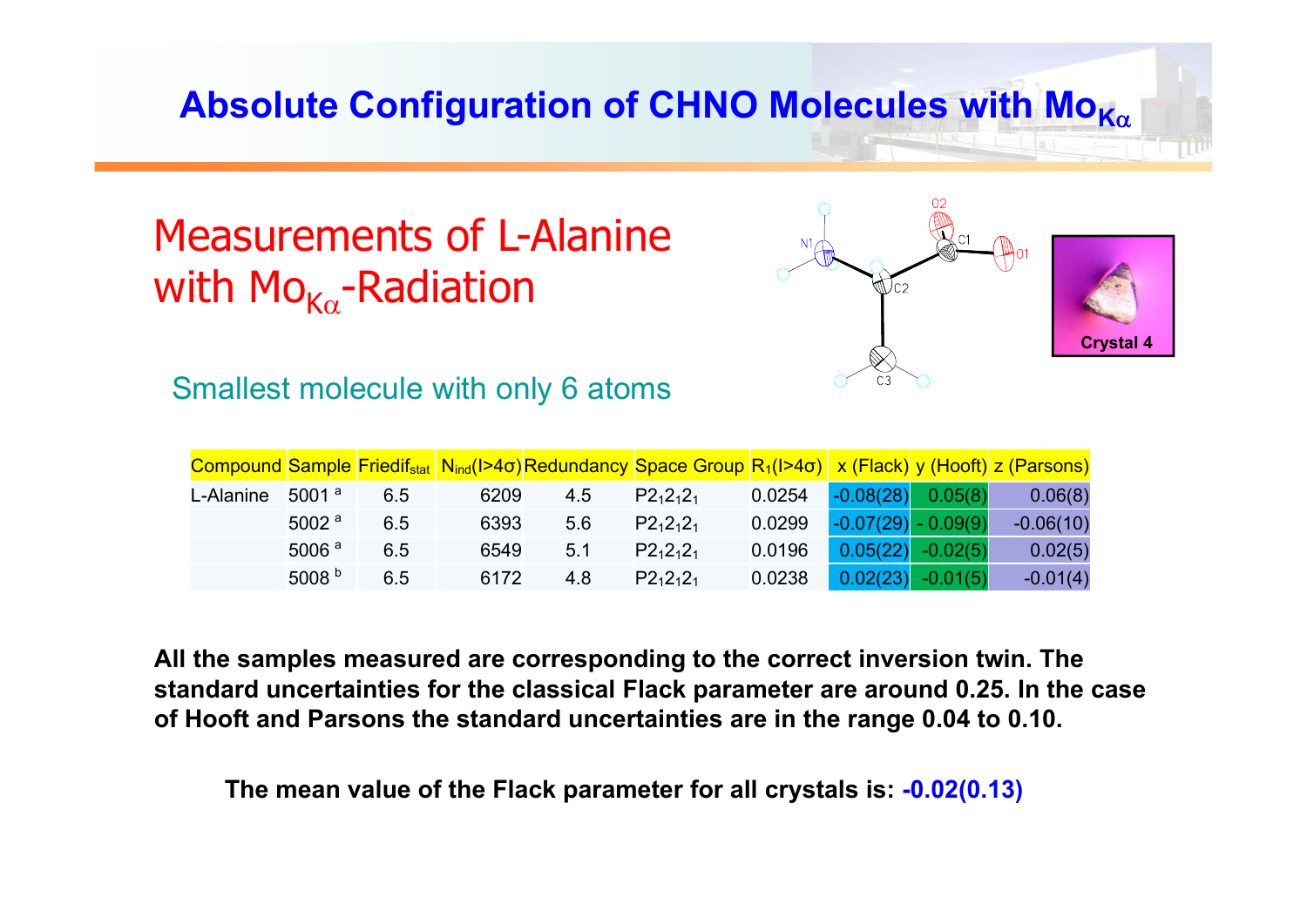# **Absolute Configuration of CHNO Molecules with Mo<sub>Κα</sub>**

| <b>Carbohydrates: Sucrose</b>                    |                   |     |       |     |                                                                                                                                        |        |             |            |            |
|--------------------------------------------------|-------------------|-----|-------|-----|----------------------------------------------------------------------------------------------------------------------------------------|--------|-------------|------------|------------|
| <b>Compound</b>                                  | <b>Sample</b>     |     |       |     | $Friedif_{stat}$ N <sub>ind</sub> (I>4 $\sigma$ )Redundancy Space Group R <sub>1</sub> (I>4 $\sigma$ ) x (Flack) y (Hooft) z (Parsons) |        |             |            |            |
| $\alpha$ -D-glucopyranosyl- $(1\rightarrow 2)$ - | 6501 <sup>a</sup> | 6.9 | 20204 | 2.4 | P2 <sub>1</sub>                                                                                                                        | 0.0198 | $-0.06(12)$ | 0.03(5)    | $-0.01(5)$ |
| $\beta$ -D-fructofuranoside<br>(Sucrose)         | 6502 <sup>a</sup> | 6.9 | 20110 | 2.9 | P2 <sub>1</sub>                                                                                                                        | 0.0197 | 0.04(11)    | 0.05(4)    | 0.06(3)    |
|                                                  | 6503 <sup>a</sup> | 6.9 | 21902 | 2.6 | P2 <sub>1</sub>                                                                                                                        | 0.0207 | $-0.09(12)$ | $-0.04(4)$ | $-0.04(5)$ |
|                                                  | 6504 <sup>a</sup> | 6.9 | 20599 | 4.7 | P2 <sub>1</sub>                                                                                                                        | 0.0190 | 0.04(11)    | 0.04(3)    | 0.05(3)    |

#### **The standard uncertainties for the Flack parameter are vey low with values around 0.11**

**All the standard uncertainties for the Hooft and the Parsons parameter are, with values in the range 0.3-0.5, clearly below the limit (0.08) set for the Enantiopure-sufficient inversion-distinguishing power.**

**As by the measurement with Copper radiation the standard uncertainties are improving with higher number of independent reflections.**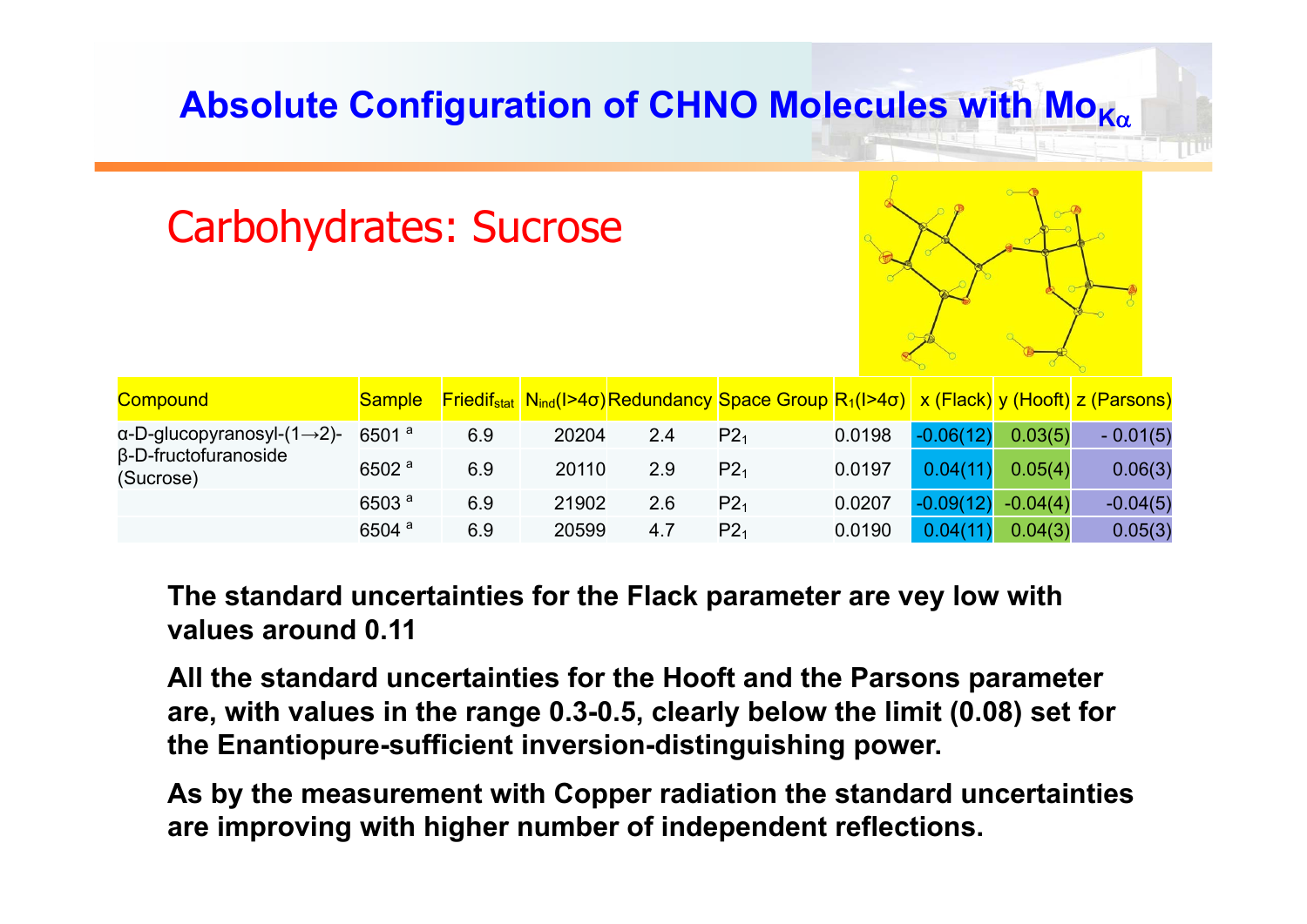# **Conclusions:**

If the **pre-conditions** are fulfilled the determination of the absolute structure / absolute configuration using the new technologies should be unambiguously possible for any type of molecule containing "let's say" at least as heaviest atom a Oxygen atom.

*Howard Flack was on of the main actors which, with all his life contribution, made this conclusion possible.*